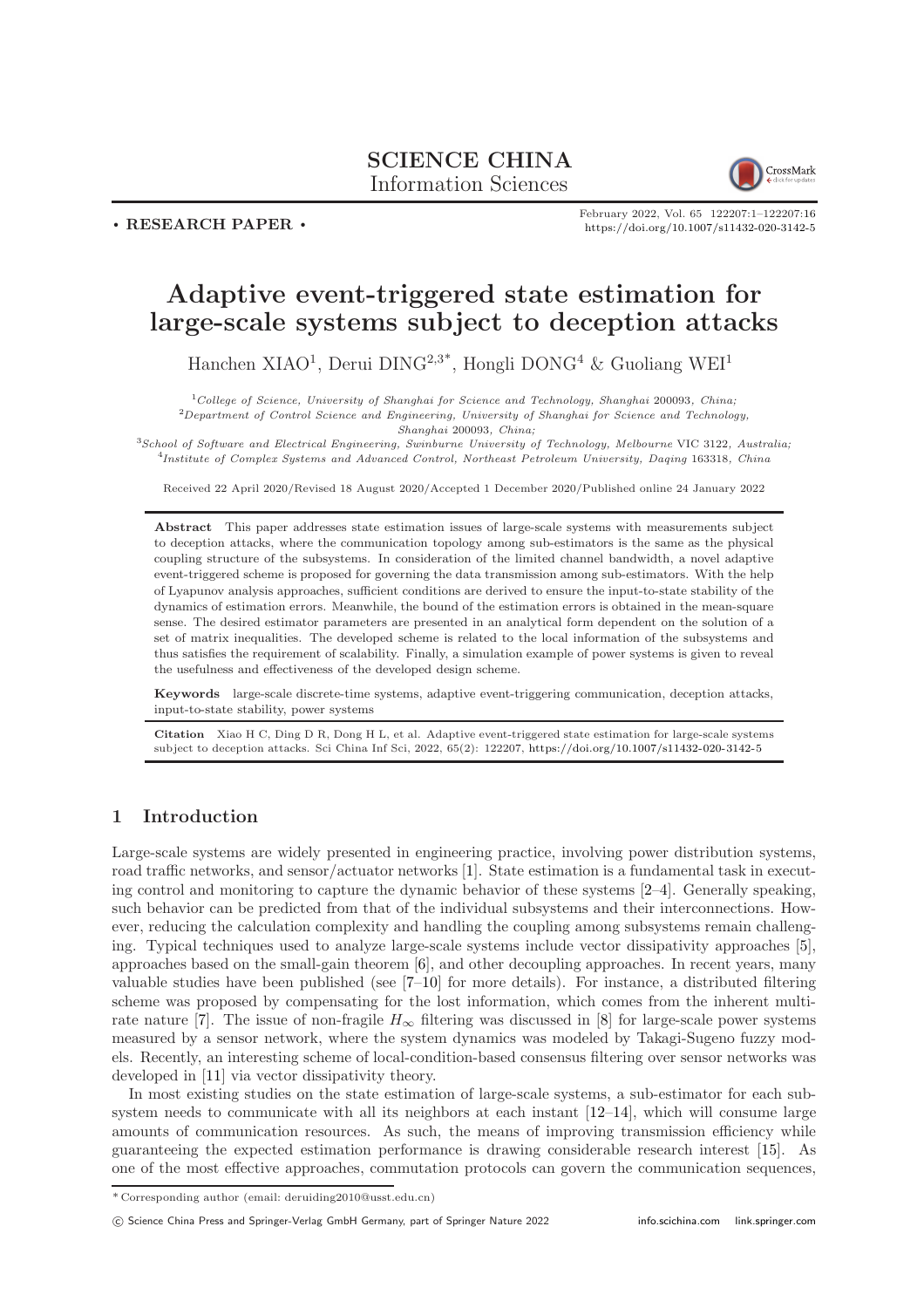thereby realizing the constraints of both the limited bandwidth and the finite energy source [\[16,](#page-14-12)[17\]](#page-14-13). Representative protocols include round-robin protocols [\[18\]](#page-14-14), stochastic communication protocols described by Bernoulli sequences or Markov chains, try-once-discard protocols with/without weight matrices [\[19\]](#page-14-15), and event-triggered protocols with various event generators [\[20,](#page-14-16) [21\]](#page-14-17). An essential feature of event-triggered protocols is that information is prioritized for transmission only when a certain event is activated. In comparison with other protocols, such a protocol can be easily designed and executed in application layers. Many interesting results combined with effective analysis approaches can be easily found in the literature, such as [\[22,](#page-14-18) [23\]](#page-14-19) and the references therein. For instance, an event-based consensus protocol was proposed in [\[22\]](#page-14-18) for discrete-time multi-agent systems with state-dependent stochastic noises, and a scalable scheme was provided based on two eigenvalues of a Laplace matrix. Furthermore, a decentralized event-triggered communication scheme was adopted in [\[23\]](#page-14-19) for large-scale systems where the synchronization assumption of communication is not necessary.

A constant threshold is commonly adopted in existing event-triggered schemes. Such a protocol cannot dynamically adjust the communication frequency to improve system performance. As such, adaptive schemes have been receiving increasing research concern (see [\[24–](#page-14-20)[26\]](#page-15-1) for more details). For instance, an event-governed communication scheme involving an adaptive threshold was developed in [\[25\]](#page-14-21) for a class of nonlinear systems described as a T-S model; under this model, an interesting approach of asynchronous premise reconstruction is adopted to relax the assumption of the synchronization requirement about the premises of the plant rules and the control ones. For the scheme adopted in [\[24\]](#page-14-20), the adaptive threshold depends on the dynamic error of the system. Recently, an  $H_{\infty}$  fuzzy filtering issue with an adaptive event-triggered mechanism was systematically investigated in [\[26\]](#page-15-1) for interval time-varying delayed systems characterized by an IT2 fuzzy model with asynchronously and imperfectly matched membership functions. The introduced adaptive rule is usually monotonously decreased and therefore the eventtriggering threshold will become smaller, and the information transmission will become more frequent. As such, the frequency of information transmission cannot be reduced when the system dynamics tends to be stable. Nonetheless, an adaptive scheme should be designed for removing the monotonicity in existing schemes. Furthermore, considering the inherent physical coupling, it is also challenging to develop a scalable algorithm for large-scale networked systems. Therefore, one of the main motivations of the present paper is to propose a new adaptive rule to serve state estimation issues of large-scale networked systems.

Cyber vulnerabilities gradually emerge when various networks are introduced into practical systems for communication [\[27,](#page-15-2)[28\]](#page-15-3). Typical cyber-attacks usually include deception, denial-of-service (DoS), and replay attacks [\[29](#page-15-4)[–31\]](#page-15-5), all of which have been receiving extensive research attention from the control and computer communities. Among these attack forms, deception is evidently more general in terms of mathematical model and technical implementation (by affecting the integrity of data). Thus, security estimation has been drawing particular research interest as a result of the inevitable degradation of the expected estimation performance [\[29\]](#page-15-4). For instance, a state estimation algorithm with a distributed form was proposed in [\[32\]](#page-15-6) for smart grids; a hybrid cyber-attack model was developed by integrating the characteristics of DoS and deception attacks. Security threat assessment was discussed in [\[33\]](#page-15-7) for networked systems encountering deception attacks; the considered scheme consists of a proportionalintegral controller in the regulatory layer and a model-based detector in the supervisory layer. However, the state estimation of large-scale networked systems subject to deception attacks remains an issue owing mainly to the intrinsic complexity of the systems themselves. Motivated by the above analysis, in this paper, we endeavor to investigate the adaptive event-triggered state estimation issue for discrete-time large-scale systems under deception attacks.

According to the summary above, the focus of this paper is on developing a novel scalable scheme for solving the security state estimation problem with an adaptive event-triggered mechanism. The main contributions of this paper can be highlighted by the following aspects. (a) An event-triggered scheme with a novel adaptive mechanism is proposed for governing the information transmission among sub-estimators coupled according to the inherent physical structure of large-scale systems subject to deception attacks. (b) Some sufficient conditions combined with the bound of estimation errors are obtained to check the input-to-state stability of estimation error dynamics in the mean-square sense. (c) A novel scalable approach of the desired gain design is developed by virtue of the matrix-inequalitybased decoupling technique. (d) A simulation example on power systems is employed to verify the usefulness and effectiveness of the developed scheme.

Notation. In addition to standard notations, the following symbols are adopted in this paper. The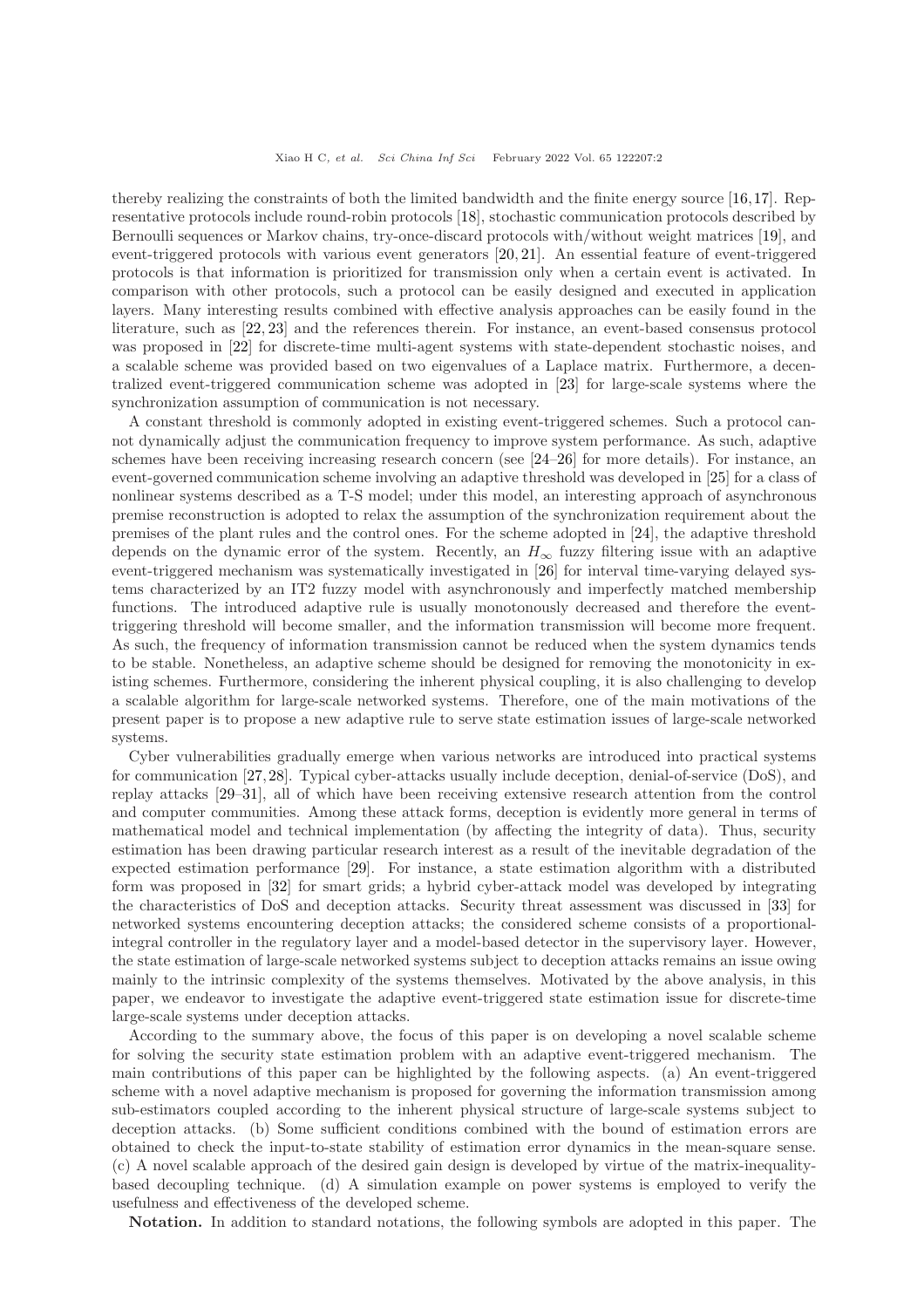transpose and inverse of the matrix A are denoted as  $A<sup>T</sup>$  and  $A<sup>-1</sup>$ , respectively. I and 0 denote an identity matrix and a zero matrix with appropriate dimensions, respectively. The function  $\varphi : \mathbb{R}^+ \to \mathbb{R}^+$ is deemed to be of class  $\mathscr K$  if it is a continuous strictly increasing function with  $\varphi(0) = 0$ . Furthermore, the function  $\varphi : \mathbb{R}^+ \times \mathbb{R}^+ \to \mathbb{R}^+$  is considered to be of class  $\mathscr K$  if the mapping  $\varphi(a, b)$  is of class  $\mathscr K$  for each fixed a and is decreasing to zero as  $b \to \infty$  for each fixed b.

## 2 Problem formulation and preliminaries

#### 2.1 System model

Consider a discrete-time large-scale system consisting of N coupled subsystems. The coupled structure is characterized by a graph  $\mathcal{G} = (\mathcal{V}, \mathcal{E})$  where  $\mathcal{V} = \{1, 2, ..., N\}$  is the set of finite subsystems, and  $\mathcal{E} \subseteq \mathcal{V} \times \mathcal{V}$ is the set of edges standing for the inherently physical connection. Let  $\mathbb{S}_i = \{j : (j,i) \in \mathcal{E}\}\$  denote the set of neighbors of subsystem  $i \in \mathcal{V}$ . Furthermore, let  $m_i$  denote the number of neighboring subsystems for the subsystem i.

The discrete-time dynamics of each subsystem  $i \in V$  can be described by the following equation:

<span id="page-2-0"></span>
$$
x_i(k+1) = A_i x_i(k) + \sum_{j \in \mathbb{S}_i} A_{ij} x_j(k) + B_i w_i(k), \tag{1}
$$

where  $x_i(k) \in \mathbb{R}^{n_x}$  is the state vector of the *i*-th subsystem and  $w_i(k) \in \mathbb{R}^{n_w}$  denotes the process noise obeying the Gaussian distribution  $N(0, Q_{i,k})$ .  $A_i$ ,  $A_{ij}$  and  $B_i$  are known matrices of suitable dimensions.

The measurements of the  $i$ -th subsystem can be given as follows:

$$
y_i(k) = C_i x_i(k) + D_i v_i(k),
$$
\n(2)

where  $y_i(k) \in \mathbb{R}^{n_y}$  is the measurement output at the instant k, and  $v_i(k) \in \mathbb{R}^{n_v}$  means the measurement noise obeying the Gaussian distribution  $N(0, R_{i,k})$ .  $C_i$  and  $D_i$  are known system matrices of suitable dimensions.  $x_i(0), \omega_i(k)$  and  $v_i(k)$  are assumed to be independent and identically distributed sequences.

In the ideal circumstance, the estimator of the  $i$ -th subsystem is constructed as

$$
\hat{x}_i(k+1) = A_i \hat{x}_i(k) + \sum_{j \in \mathbb{S}_i} A_{ij} \hat{x}_j(k) + K_i(y_i(k) - C_i \hat{x}_i(k)).
$$
\n(3)

Obviously, there are  $N$  coupled sub-estimators, which are coupled via the same structure with  $(1)$  in order to realize the unbiasedness of the state estimation.

Note that the sensor measurements could be insecure owing to missing adequate security protection, which leads to hijacked sensors, cache pollution and so forth. In other words, the sensors could be subject to malicious attacks such that the desired estimation performance is degraded.

## 2.2 Deception attacks

As mentioned above, attackers can launch an attack into the measurement device to give rise to incorrect measurements. Specifically, the attacker can hijack sensors or inject malicious data in the cache of measurement devices to change the real information. This kind of attacks are usually named as deception attacks, the implementation of which could possess the random nature owing to network conditions or the deployment of defense softwares. In this paper, a Bernoulli process is utilized to describe such a nature and therefore the actual measurement outputs  $\tilde{y}_i(k)$  are given by

<span id="page-2-1"></span>
$$
\tilde{y}_i(k) = y_i(k) + \beta_i(k)r_i(k),\tag{4}
$$

where the random variable  $\beta_i(k)$  complies with the Bernoulli distribution and takes the value 0 or 1 with the probabilities:  $\text{Prob}\{\beta_i(k) = 0\} = 1 - \bar{\beta}_i$  and  $\text{Prob}\{\beta_i(k) = 1\} = \bar{\beta}_i$ . Here,  $\bar{\beta}_i \in [0, 1)$  is a known constant that represents the success rate of deception attacks. Furthermore, the signals injected into sensors can be generated by the form  $r_i(k) = -y_i(k) + \xi_i(k)$  where  $\xi_i(k)$  is a bounded signal satisfying  $\|\xi_i(k)\|^2 \leq \xi$  with a given scalar  $\xi > 0$ .

According to the above description, the actual measurement outputs are rewritten as follows:

$$
\tilde{y}_i(k) = (1 - \beta_i(k))y_i(k) + \beta_i(k)\xi_i(k). \tag{5}
$$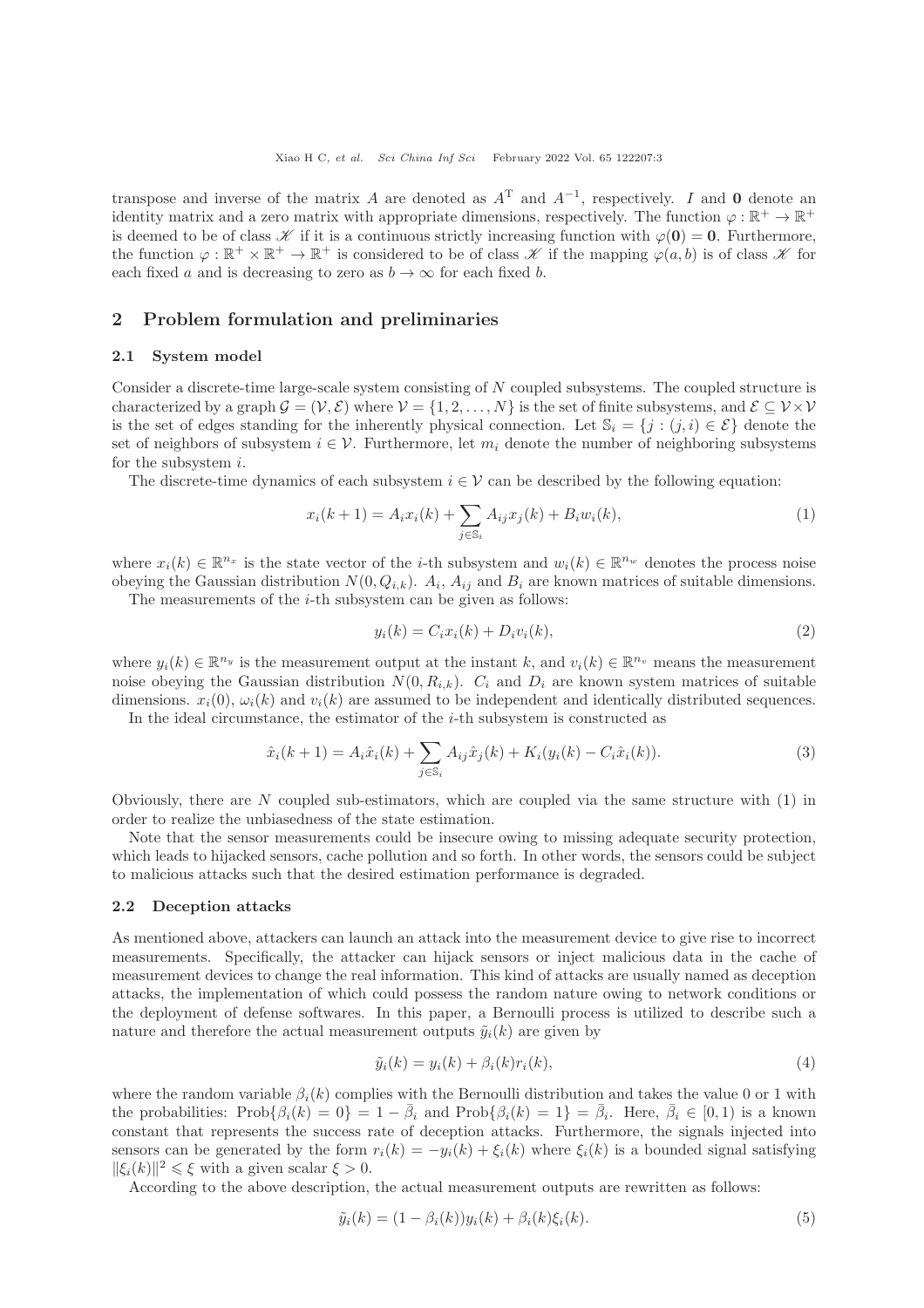#### 2.3 Adaptive event-triggering mechanism

For the state estimation issues of large-scale systems, the estimated states of sub-estimators have to be transmitted to their coupled neighbors. Thus, the communication burden is greatly increased if data transmission is executed at each instant. In this paper, an adaptive event-triggered protocol is developed to relieve such a burden. Under this protocol, the event-triggering function  $\mathcal{Q}_i(\cdot,\cdot): \mathbb{R}^{n_f} \times \mathbb{R} \longrightarrow \mathbb{R}$  is defined as follows:

<span id="page-3-2"></span>
$$
\mathcal{Q}_i(f_i(k), \delta_i(k)) = f_i^{\mathrm{T}}(k)\Psi_i f_i(k) - \delta_i(k)
$$
\n(6)

with  $f_i(k) = \hat{x}_i(k_d^i) - \hat{x}_i(k)$  where  $k_d^i$  is the last transmission instant of sub-estimator i,  $\Psi_i$  is a predetermined positive definite weight matrix, and  $\delta_i(k)$  is a time-varying positive scalar to be designed. In light of such a function, the data exchange is triggered when the following event-triggering condition is satisfied:

<span id="page-3-3"></span>
$$
f_i^{\mathrm{T}}(k)\Psi_i f_i(k) > \delta_i(k). \tag{7}
$$

Hence, the sequence of event-triggered instants  $0 \leq k_0^i < k_1^i < \cdots < k_d^i < \cdots$  can be determined recursively by

<span id="page-3-1"></span>
$$
k_{d+1}^{i} = \min\left\{k \mid k > k_d^i, \mathcal{Q}_i(f_i(k), \delta_i(k)) > 0\right\}.
$$
\n(8)

In order to realize the adaptive regulation, an adaptive rule on the scalar  $\delta_i(k)$  is designed as follows:

<span id="page-3-0"></span>
$$
\delta_i(k+1) = \min\left\{\max\left\{\delta_m, \ \delta_i(k) \left(1 - \frac{2a}{\pi} \arctan\left[\|f_i(k)\| - b_i\right]\right)\right\}, \delta_M\right\},\tag{9}
$$

where "arctan(·)" is the invert tangent function,  $\delta_M$  and  $\delta_m$  (satisfying  $\delta_m \leq \delta_M$ ) are two predetermined scalars, and  $0 < a < 1$  and  $b_i > 0$  are two given constants to adjust the output of arctan( $\cdot$ ). Furthermore, let  $\delta_i(0) = \delta_m$ .

According to the condition [\(9\)](#page-3-0), we can easily access to the following lemma.

<span id="page-3-5"></span>**Lemma 1.** For the adaptive event-triggering condition [\(8\)](#page-3-1) with the given initial condition  $\delta_i(0) = \delta_m >$ 0, the scalar  $\delta_i(k)$  satisfies  $\delta_m \leq \delta_i(k) \leq \delta_M$  for all  $k \in \mathbb{N}$ , and the condition  $f_i^{\mathrm{T}}(k)\Psi_i f_i(k) \leq \delta_M$  always holds too.

**Remark 1.** Notice that the function  $arctan(\cdot)$  in [\(9\)](#page-3-0) has the lower and upper bounds, that is,  $arctan(\cdot) \in$  $\left(-\frac{\pi}{2}\right)$  $\frac{\pi}{2}, \frac{\pi}{2}$  $\frac{\pi}{2}$ ). Combined with the adjustable parameters a and b, the above property is used in this paper to adaptively adjust the event-triggering threshold  $\delta_i(k)$ . Specifically, when  $||f_i(k)|| > b_i$ , one can derive that  $0 < 1 - \frac{2a}{\pi} \arctan[\|f_i(k)\| - b_i] < 1$  which results in  $\delta_i(k+1) < \delta_i(k)$ . In this case, the event-based communication [\(8\)](#page-3-1) uses a smaller  $\delta_i(k+1)$  to set a faster communication frequency to reduce the influence of errors  $f_i(k)$ . In reverse, when  $||f_i(k)|| \leq b_i$ , one has  $\delta_i(k+1) \geq \delta_i(k)$  which means that a bigger  $\delta_i(k+1)$  is adopted to realize a lower communication frequency for saving more communication bandwidth. Furthermore, the proposed rule can be degenerated into some familiar communication schemes via setting different  $\delta_m$  and  $\delta_M$ . Specifically, the adaptive event-triggering mechanism is degenerated into the one with a fixed threshold in [\[34\]](#page-15-8) by selecting  $\delta_M = \delta_m > 0$ , and into the periodic communication mechanism by selecting  $\delta_M = \delta_m = 0$ . Obviously, the communication rate of our scheme can achieve a tradeoff between ones under the periodic communication mechanisms and the event-triggering mechanism with a fixed threshold.

### 2.4 Design objective of the considered state estimation

According to the above addressed scenario, the actual estimator with deception attacks [\(4\)](#page-2-1) and the event-triggered protocol [\(6\)](#page-3-2) with [\(7\)](#page-3-3) is as follows:

<span id="page-3-4"></span>
$$
\hat{x}_{i}(k+1) = A_{i}\hat{x}_{i}(k) + \sum_{j \in \mathbb{S}_{i}} A_{ij}\hat{x}_{j}(k_{d}^{j}) + K_{i}(\tilde{y}_{i}(k) - C_{i}\hat{x}_{i}(k))
$$
\n
$$
= A_{i}\hat{x}_{i}(k) + \sum_{j \in \mathbb{S}_{i}} A_{ij}\hat{x}_{j}(k) + \sum_{j \in \mathbb{S}_{i}} A_{ij}(\hat{x}_{j}(k_{d}^{j}) - \hat{x}_{j}(k)) + K_{i}(\tilde{y}_{i}(k) - C_{i}\hat{x}_{i}(k)) \qquad (10)
$$
\n
$$
= A_{i}\hat{x}_{i}(k) + \sum_{j \in \mathbb{S}_{i}} A_{ij}\hat{x}_{j}(k) + \sum_{j \in \mathbb{S}_{i}} A_{ij}f_{j}(k) + K_{i}(\tilde{y}_{i}(k) - C_{i}\hat{x}_{i}(k)).
$$

In comparison with the centralized estimator, the main challenges lie in the coupling term describing the internal physical structure and the sensor measurements subject to cyber-attacks.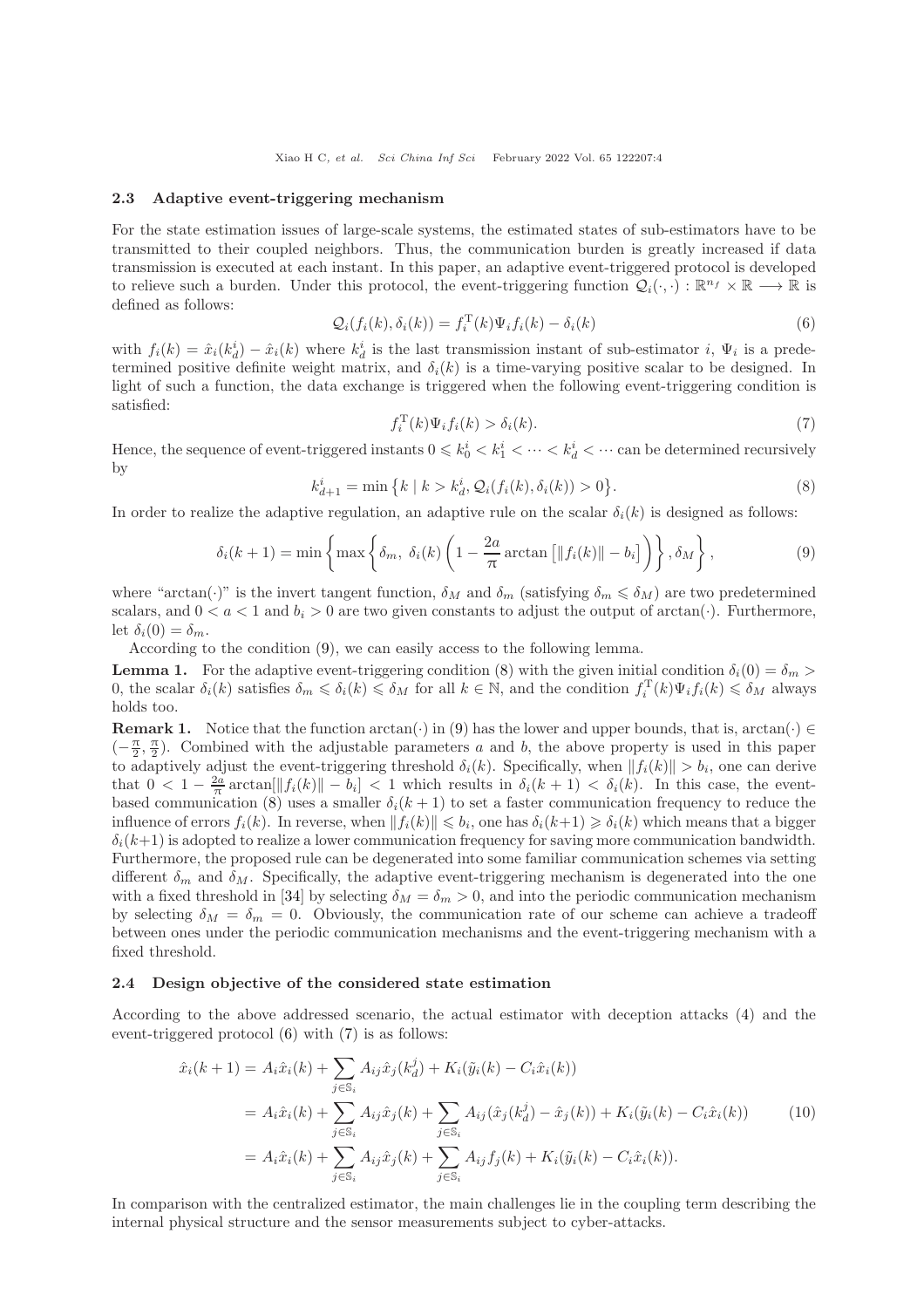Let the local estimation error  $e_i(k) = x_i(k) - \hat{x}_i(k)$ . The dynamics of estimation errors of the *i*-th sub-estimator can be obtained by [\(1\)](#page-2-0) and [\(10\)](#page-3-4) as follows:

$$
e_i(k+1) = (A_i - K_i C_i)e_i(k) + \sum_{j \in S_i} A_{ij}e_j(k) + \sum_{j \in S_i} A_{ij}f_j(k) + \beta_i(k)K_i C_i x_i(k) + B_i \omega_i(k) - (1 - \beta_i(k))K_i D_i v_i(k) - \beta_i(k)K_i \xi_i(k).
$$
\n(11)

Let  $\eta_i(k) = [x_i^{\mathrm{T}}(k) e_i^{\mathrm{T}}(k)]^{\mathrm{T}}$  for the convenience of analysis. It follows from [\(1\)](#page-2-0) and [\(11\)](#page-4-0) that

$$
\eta_i(k+1) = \bar{A}_i \eta_i(k) + (\beta_i(k) - \bar{\beta}_i) \bar{B}_i \eta_i(k) + \sum_{j \in S_i} \bar{A}_{ij} \eta_j(k) + \sum_{j \in S_i} H_1 A_{ij} f_j(k) - (1 - \beta_i(k)) H_1 K_i D_i v_i(k) - \beta_i(k) H_1 K_i \xi_i(k) + H_2 B_i \omega_i(k),
$$
\n(12)

where

<span id="page-4-1"></span><span id="page-4-0"></span>
$$
\bar{A}_i = \begin{bmatrix} A_i & \mathbf{0} \\ \bar{\beta}_i K_i C_i & A_i - K_i C_i \end{bmatrix}, \quad \bar{B}_i = \begin{bmatrix} \mathbf{0} & \mathbf{0} \\ K_i C_i & \mathbf{0} \end{bmatrix},
$$

$$
H_1 = \begin{bmatrix} \mathbf{0} \\ I \end{bmatrix}, \quad H_2 = \begin{bmatrix} I \\ I \end{bmatrix}, \quad \bar{A}_{ij} = \begin{bmatrix} A_{ij} & \mathbf{0} \\ \mathbf{0} & A_{ij} \end{bmatrix}.
$$

<span id="page-4-3"></span>Definition 1. The system [\(12\)](#page-4-1) is said to be input-to-state stable in the mean-square sense if there exist a function  $\varphi_1 \in \mathscr{K}$  and a positive scalar  $\varphi_2$  dependent on  $\sum_{i=1}^N ||\xi_i(k)||_{\infty}$  such that

$$
\mathcal{E}\left\{\sum_{i=1}^{N}\|\eta_i(k)\|\right\} \leqslant \varphi_1\left(k, \mathcal{E}\left\{\sum_{i=1}^{N}\|\eta_i(0)\|\right\}\right) + \varphi_2,\tag{13}
$$

where  $\|\xi_i(k)\|_{\infty} = \sup_k \{ \|\xi_i(k)\| \}.$ 

The objective of this paper is to design a set of estimators [\(10\)](#page-3-4) for the discrete-time large-scale systems [\(1\)](#page-2-0) with deception attacks and event-triggered communication protocols. To be specific, we focus on determining the estimator gains  $K_i$  such that the dynamics of estimation errors [\(12\)](#page-4-1) is input-to-state stable in the mean-square sense.

## 3 Main results

In this section, a sufficient condition for input-to-state stability in the mean-square sense of the system  $(11)$ is first established via Lyapunov analysis approaches and then utilized to realize the design of desired gains.

<span id="page-4-6"></span>Theorem 1. Consider the large-scale discrete-time system [\(1\)](#page-2-0) with measurement outputs [\(4\)](#page-2-1) subject to deception attacks. For given positive scalars  $\delta_m$ ,  $\delta_M$ ,  $\overline{\beta}_i$   $(i \in \mathcal{V})$ ,  $a, b_i$ ,  $\varepsilon_s > 0$   $(s = 1, 2, ..., 7)$ ,  $0 < \mu < 1$ as well as matrices  $K_i$ , the estimation error dynamics [\(12\)](#page-4-1) with the adaptive event-triggered transmission scheme  $(6)-(9)$  $(6)-(9)$  is input-to-state stable in the mean-square sense if there exist positive-definite matrices  $P_i$  and positive scalars  $\lambda_i$   $(i \in V)$  such that the following inequalities:

<span id="page-4-4"></span>
$$
\Phi_{1i} + \Phi_{2i} + (\mu - 1)P_i < 0,\tag{14}
$$

<span id="page-4-2"></span>
$$
A_{ij}^{\mathrm{T}} H_1^{\mathrm{T}} P_i H_1 A_{ij} \langle \Psi_j, \tag{15}
$$

<span id="page-4-5"></span>
$$
\Phi_{4i} < \lambda_i I \tag{16}
$$

hold for all  $i, j \in V$  where

$$
\sigma_{1i} = 1 + \varepsilon_1 + \varepsilon_2 + \varepsilon_3 \bar{\beta}_i, \quad \sigma_{2i} = \bar{\beta}_i (1 - \bar{\beta}_i) (1 + \varepsilon_4), \n\sigma_{3i} = 2(1 + \varepsilon_1^{-1} + \varepsilon_5 + \varepsilon_6 \bar{\beta}_i), \n\sigma_{5i} = \bar{\beta}_i (1 + \varepsilon_3^{-1} + \varepsilon_4^{-1} (1 - \bar{\beta}_i) + \varepsilon_6^{-1} + \varepsilon_7^{-1}), \n\Phi_{1i} = \sigma_{1i} \bar{A}_i^{\mathrm{T}} P_i \bar{A}_i + \sigma_{2i} \bar{B}_i^{\mathrm{T}} P_i \bar{B}_i,
$$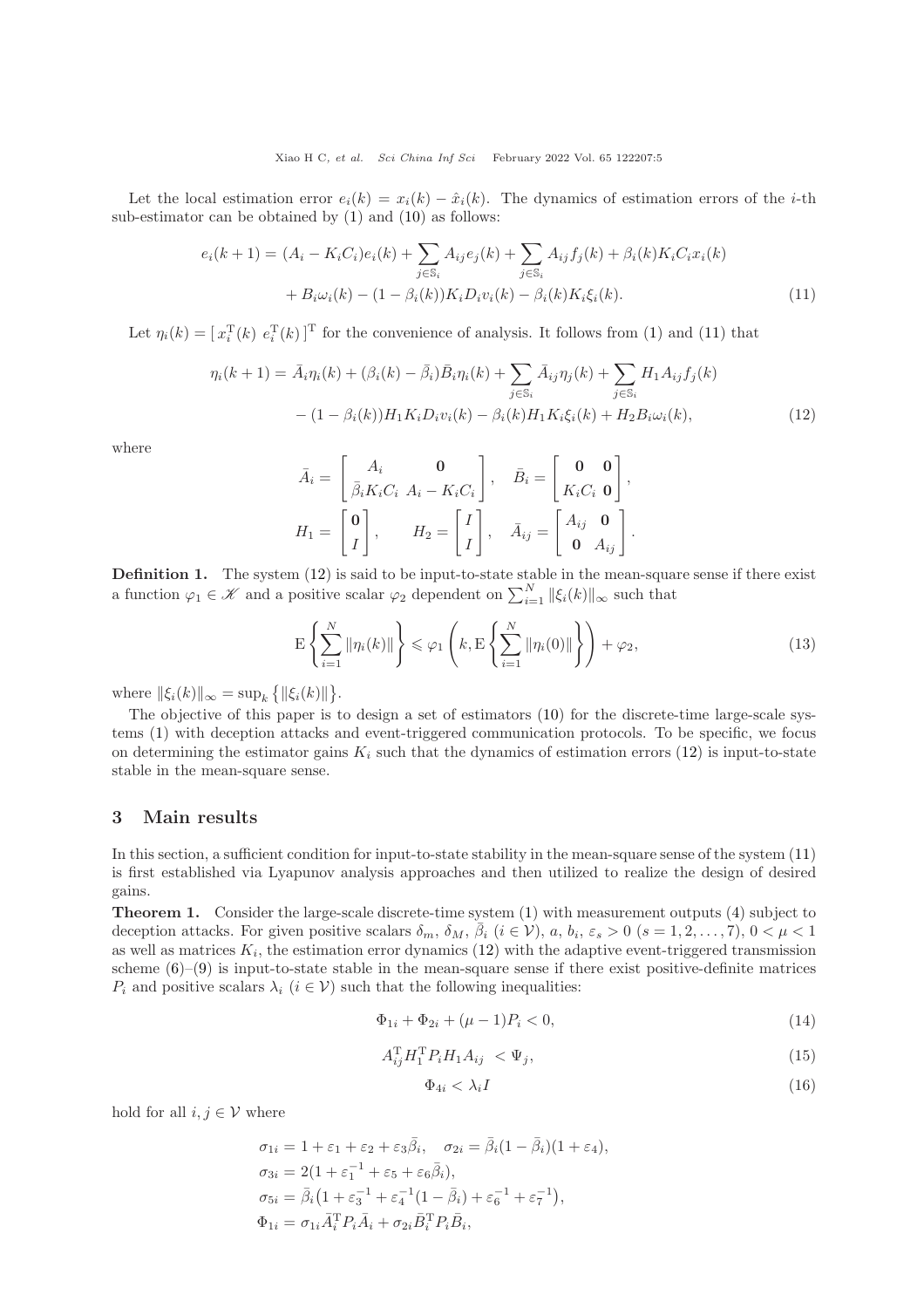$$
\Phi_{2i} = \sigma_{3i} m_j \sum_{j \in \mathbb{S}_i} \bar{A}_{ji}^{\mathrm{T}} P_i \bar{A}_{ji}, \quad \Phi_{4i} = \sigma_{5i} K_i^{\mathrm{T}} H_1^{\mathrm{T}} P_i H_1 K_i,
$$
  

$$
\Phi_{3i} = (1 - \bar{\beta}_i) D_i^{\mathrm{T}} K_i^{\mathrm{T}} H_1^{\mathrm{T}} P_i H_1 K_i D_i Q_{i,k} + B_i^{\mathrm{T}} H_2^{\mathrm{T}} P_i H_2 B_i R_{i,k}.
$$

Furthermore, the upper bound of estimation error is

<span id="page-5-2"></span>
$$
\frac{\theta}{\mu \min_{i \in \mathbb{N}} \lambda_{\min}(P_i)}
$$
(17)

with  $\sigma_{4i} = m_i(1 + \varepsilon_2^{-1} + \varepsilon_5^{-1} + \varepsilon_7\bar{\beta}_i)$  and  $\theta = \sum_{i=1}^N \text{tr}(\Phi_{3i}) + \sum_{i=1}^N \lambda_i \xi + \sum_{i=1}^N \left\{ \sigma_{4i} \sum_{j \in \mathbb{S}_i} \delta_M \right\}$ . Proof. First, construct the following Lyapunov function:

<span id="page-5-1"></span>
$$
V(k) = \sum_{i=1}^{N} \eta_i^{\mathrm{T}}(k) P_i \eta_i(k).
$$
 (18)

Calculating its difference along the trajectory [\(12\)](#page-4-1) and then taking the mathematical expectation result in

$$
E\{\Delta V(k)\} = E\{V(k+1) - V(k)\}\
$$
  
\n
$$
= \sum_{i=1}^{N} \left\{\eta_i^{\mathrm{T}}(k)\bar{A}_i^{\mathrm{T}} P_i\left(\bar{A}_i\eta_i(k) + 2\sum_{j \in S_i} \bar{A}_{ij}\eta_j(k) + 2\sum_{j \in S_i} H_1 A_{ij} f_j(k)\right.\right.\n- 2\bar{\beta}_i H_1 K_i \xi_i(k)\right\} + \bar{\beta}_i (1 - \bar{\beta}_i) \eta_i^{\mathrm{T}}(k) \bar{B}_i^{\mathrm{T}} P_i (\bar{B}_i \eta_i(k) - 2H_1 K_i \xi_i(k))\n+ \left(\sum_{j \in S_i} \eta_j^{\mathrm{T}}(k) \bar{A}_{ij}^{\mathrm{T}}\right) P_i \left(\sum_{j \in S_i} \bar{A}_{ij}\eta_j(k) + 2\sum_{j \in S_i} H_1 A_{ij} f_j(k) - 2\bar{\beta}_i H_1 K_i \xi_i(k)\right)\n+ \left(\sum_{j \in S_i} H_1 A_{ij} f_j(k)\right)^{\mathrm{T}} P_i \left(\sum_{j \in S_i} H_1 A_{ij} f_j(k)\right)\n- 2\bar{\beta}_i \left(\sum_{j \in S_i} H_1 A_{ij} f_j(k)\right)^{\mathrm{T}} P_i H_1 K_i \xi_i(k) + \bar{\beta}_i \xi_i^{\mathrm{T}}(k) K_i^{\mathrm{T}} H_1^{\mathrm{T}} P_i H_1 K_i \xi_i(k)\n+ \text{tr}\{(1 - \bar{\beta}_i) D_i^{\mathrm{T}} K_i^{\mathrm{T}} H_1^{\mathrm{T}} P_i H_1 K_i D_i Q_{i,k} + B_i^{\mathrm{T}} H_2^{\mathrm{T}} P_i H_2 B_i R_{i,k}\} - \eta_i^{\mathrm{T}}(k) P_i \eta_i(k)\right). \tag{19}
$$

In what follows, using the essential matrix inequality, one has

$$
2\eta_i^{\mathrm{T}}(k)\bar{A}_i^{\mathrm{T}}P_i \sum_{j\in\mathbb{S}_i} \bar{A}_{ij}\eta_j(k)
$$
  
\$\leq \varepsilon\_1\eta\_i^{\mathrm{T}}(k)\bar{A}\_i^{\mathrm{T}}P\_i\bar{A}\_i\eta\_i(k) + \varepsilon\_1^{-1}\left(\sum\_{j\in\mathbb{S}\_i}\eta\_j^{\mathrm{T}}(k)\bar{A}\_{ij}^{\mathrm{T}}\right)P\_i \sum\_{j\in\mathbb{S}\_i}\bar{A}\_{ij}\eta\_j(k),  
2\eta\_i^{\mathrm{T}}(k)\bar{A}\_i^{\mathrm{T}}P\_i \sum\_{j\in\mathbb{S}\_i}H\_1A\_{ij}f\_j(k) \qquad (20)\$

<span id="page-5-0"></span>
$$
\leq \varepsilon_2 \eta_i^{\mathrm{T}}(k) \bar{A}_i^{\mathrm{T}} P_i \bar{A}_i \eta_i(k) + \varepsilon_2^{-1} \left( \sum_{j \in \mathbb{S}_i} f_j^{\mathrm{T}}(k) A_{ij}^{\mathrm{T}} H_1^{\mathrm{T}} \right) P_i \sum_{j \in \mathbb{S}_i} H_1 A_{ij} f_j(k), \tag{21}
$$

$$
2\bar{\beta}_{i}\eta_{i}^{\mathrm{T}}(k)\bar{A}_{i}^{\mathrm{T}}P_{i}H_{1}K_{i}\xi_{i}(k) \n\leq \varepsilon_{3}\bar{\beta}_{i}\eta_{i}^{\mathrm{T}}(k)\bar{A}_{i}^{\mathrm{T}}P_{i}\bar{A}_{i}\eta_{i}(k) + \varepsilon_{3}^{-1}\bar{\beta}_{i}\xi_{i}^{\mathrm{T}}(k)\ K_{i}^{\mathrm{T}}H_{1}^{\mathrm{T}}P_{i}H_{1}K_{i}\xi_{i}(k), \n2\bar{\beta}_{i}(1-\bar{\beta}_{i})\eta_{i}^{\mathrm{T}}(k)\bar{B}_{i}^{\mathrm{T}}P_{i}H_{1}K_{i}\xi_{i}(k) \n\leq \varepsilon_{4}\bar{\beta}_{i}(1-\bar{\beta}_{i})\eta_{i}^{\mathrm{T}}(k)\bar{B}_{i}^{\mathrm{T}}P_{i}\bar{B}_{i}\eta_{i}(k) + \varepsilon_{4}^{-1}\bar{\beta}_{i}(1-\bar{\beta}_{i})\xi_{i}^{\mathrm{T}}(k)K_{i}^{\mathrm{T}}H_{1}^{\mathrm{T}}P_{i}H_{1}K_{i}\xi_{i}(k),
$$
\n(23)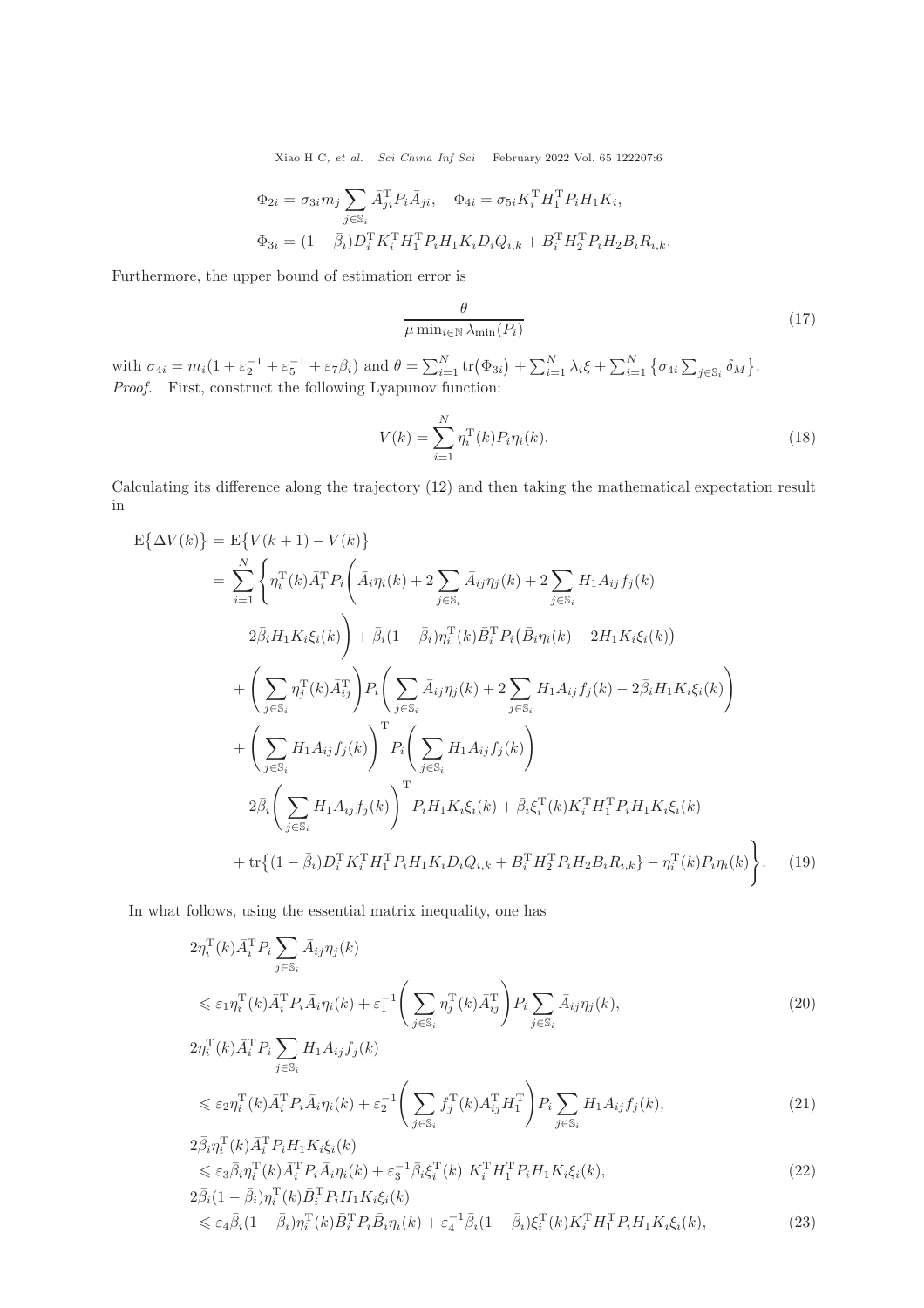$$
2\left(\sum_{j\in\mathbb{S}_i} \eta_j^{\mathrm{T}} \bar{A}_{ij}^{\mathrm{T}}\right) P_i \sum_{j\in\mathbb{S}_i} H_1 A_{ij} f_j(k)
$$
  
\$\leqslant \varepsilon\_5 \left(\sum\_{j\in\mathbb{S}\_i} \eta\_j^{\mathrm{T}} \bar{A}\_{ij}^{\mathrm{T}}\right) P\_i \sum\_{j\in\mathbb{S}\_i} \bar{A}\_{ij} \eta\_j(k) + \varepsilon\_5^{-1} \left(\sum\_{j\in\mathbb{S}\_i} f\_j^{\mathrm{T}}(k) A\_{ij}^{\mathrm{T}} H\_1^{\mathrm{T}}\right) P\_i \sum\_{j\in\mathbb{S}\_i} H\_1 A\_{ij} f\_j(k), \qquad (24)\$  
2 $\bar{\beta}_i \sum_{j\in\mathbb{S}_i} \eta_j^{\mathrm{T}}(k) \bar{A}_{ij}^{\mathrm{T}} P_i H_1 K_i \xi_i(k)$ 

$$
\leq \bar{\beta}_{i}\varepsilon_{6} \left( \sum_{j\in\mathbb{S}_{i}} \eta_{j}^{\mathrm{T}}(k) \bar{A}_{ij}^{\mathrm{T}} \right) P_{i} \sum_{j\in\mathbb{S}_{i}} \bar{A}_{ij}\eta_{j}(k) + \bar{\beta}_{i}\varepsilon_{6}^{-1}\xi_{i}^{\mathrm{T}}(k)K_{i}^{\mathrm{T}}H_{1}^{\mathrm{T}}P_{i}H_{1}K_{i}\xi_{i}(k),
$$
\n(25)\n
$$
2\bar{\beta}_{i} \sum_{j} f_{j}^{\mathrm{T}}(k) \bar{A}_{ij}^{\mathrm{T}}H_{1}^{\mathrm{T}}P_{i}H_{1}K_{i}\xi_{i}(k)
$$

$$
\leq \bar{\beta}_i \varepsilon_7 \Bigg( \sum_{j \in \mathbb{S}_i} f_j^{\mathrm{T}}(k) \bar{A}_{ij}^{\mathrm{T}} H_1^{\mathrm{T}} \Bigg) P_i \sum_{j \in \mathbb{S}_i} H_1 \bar{A}_{ij} f_j(k) + \bar{\beta}_i \varepsilon_7^{-1} \xi_i^{\mathrm{T}}(k) K_i^{\mathrm{T}} H_1^{\mathrm{T}} P_i H_1 K_i \xi_i(k). \tag{26}
$$

Now, taking  $(20)$ – $(26)$  into  $(19)$  results in

<span id="page-6-0"></span>
$$
E\{\Delta V(k)\}\leqslant \sum_{i=1}^{N} \left\{\eta_i^{\mathrm{T}}(k)\Phi_{1i}\eta_i(k) - \eta_i^{\mathrm{T}}(k)P_i\eta_i(k)\right\} + \sum_{i=1}^{N} \left\{\sigma_{3i}\left(\sum_{j\in\mathbb{S}_i} \bar{A}_{ij}\eta_j(k)\right)^{\mathrm{T}} P_i\left(\sum_{j\in\mathbb{S}_i} \bar{A}_{ij}\eta_j(k)\right)\right\} + \sum_{i=1}^{N} \left\{\sigma_{4i}\left(\sum_{j\in\mathbb{S}_i} H_1A_{ij}f_j(k)\right)^{\mathrm{T}} P_i\left(\sum_{j\in\mathbb{S}_i} H_1A_{ij}f_j(k)\right)\right\} + \sum_{i=1}^{N} \left\{\xi_i^{\mathrm{T}}(k)\Phi_{4i}\xi_i(k)\right\} + \sum_{i=1}^{N} \text{tr}(\Phi_{3i}).
$$
\n(27)

On the other hand, on the basis of [\(7\)](#page-3-3) and [\(15\)](#page-4-2) combined with Lemma [1,](#page-3-5) we know that

$$
\sum_{i=1}^{N} \left\{ \left( \sum_{j \in \mathbb{S}_i} H_1 A_{ij} f_j(k) \right)^{\mathrm{T}} P_i \left( \sum_{j \in \mathbb{S}_i} H_1 A_{ij} f_j(k) \right) \right\} \n\leq \sum_{i=1}^{N} \left\{ \frac{1}{2} \sum_{j \in \mathbb{S}_i} \sum_{l \in \mathbb{S}_i} \left[ \left( H_1 A_{ij} f_j(k) \right)^{\mathrm{T}} P_i \left( H_1 A_{ij} f_j(k) \right)^{\mathrm{T}} + \left( H_1 A_{il} f_l(k) \right)^{\mathrm{T}} P_i \left( H_1 A_{il} f_l(k) \right) \right] \right\} \n= \sum_{i=1}^{N} \left\{ m_i \sum_{j \in \mathbb{S}_i} f_j^{\mathrm{T}}(k) \Psi_j f_j(k) \right\} \n\leq \sum_{i=1}^{N} \sum_{j \in \mathbb{S}_i} m_i \delta_M.
$$
\n(28)

Similarly, we have

<span id="page-6-2"></span><span id="page-6-1"></span>
$$
\sum_{i=1}^{N} \left\{ \left( \sum_{j \in \mathbb{S}_i} \bar{A}_{ij} \eta_j(k) \right)^{\mathrm{T}} P_i \left( \sum_{j \in \mathbb{S}_i} \bar{A}_{ij} \eta_j(k) \right) \right\} \n\leqslant \sum_{i=1}^{N} \left\{ m_i \sum_{j \in \mathbb{S}_i} \eta_j^{\mathrm{T}}(k) \bar{A}_{ij}^{\mathrm{T}} P_i \bar{A}_{ij} \eta_j(k) \right\} \n= \sum_{j=1}^{N} \left\{ m_j \sum_{i \in \mathbb{S}_j} \eta_i^{\mathrm{T}}(k) \bar{A}_{ji}^{\mathrm{T}} P_j \bar{A}_{ji} \eta_i(k) \right\}.
$$
\n(29)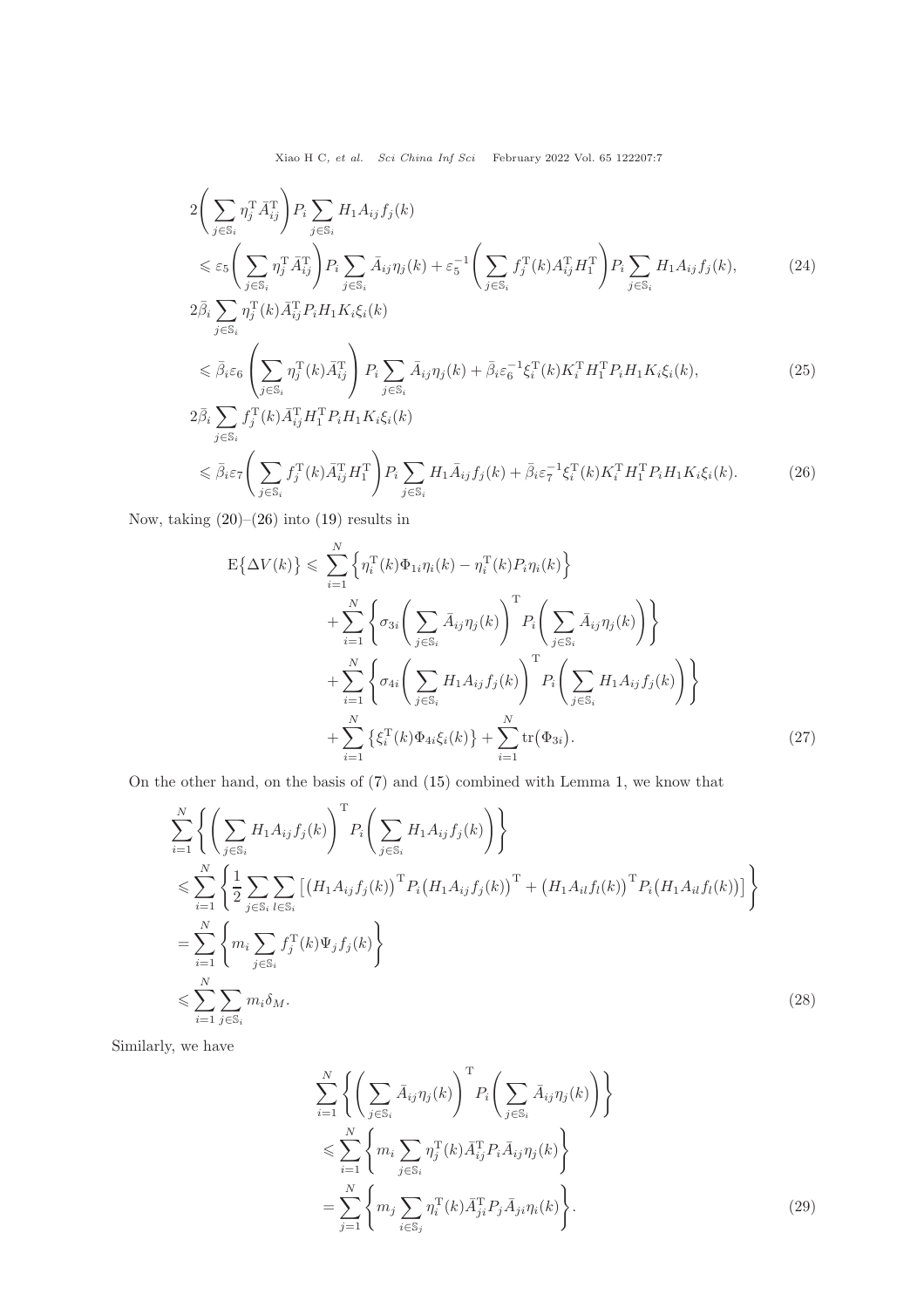In what follows, it follows from [\(27\)](#page-6-1) and [\(28\)](#page-6-2) that

$$
E\{\Delta V(k)\}\
$$
  
\n
$$
\leq \sum_{i=1}^{N} \left\{\eta_i^{\mathrm{T}}(k) (\Phi_{1i} + \Phi_{2i} - P_i) \eta_i\right\}
$$
  
\n
$$
+ \sum_{i=1}^{N} \left\{ m_i \sigma_{4i} \sum_{j \in S_i} f_j^{\mathrm{T}}(k) A_{ij}^{\mathrm{T}} H_1^{\mathrm{T}} P_i H_1 A_{ij} f_j(k)\right\}
$$
  
\n
$$
+ \sum_{i=1}^{N} \left\{\xi_i^{\mathrm{T}}(k) \Phi_{4i} \xi_i(k)\right\} + \sum_{i=1}^{N} \text{tr}(\Phi_{3i})
$$
  
\n
$$
\leq \sum_{i=1}^{N} \left\{\eta_i^{\mathrm{T}}(k) (\Phi_{1i} + \Phi_{2i} - P_i) \eta_i\right\} + \sum_{i=1}^{N} \text{tr}(\Phi_{3i})
$$
  
\n
$$
+ \sum_{i=1}^{N} \left\{ m_i \sigma_{4i} \sum_{j \in S_i} f_j^{\mathrm{T}}(k) \Psi_j f_j(k)\right\} + \sum_{i=1}^{N} \lambda_i ||\xi_i(k)||^2
$$
  
\n
$$
\leq -\mu \sum_{i=1}^{N} \eta_i^{\mathrm{T}}(k) P_i \eta_i + \sum_{i=1}^{N} \text{tr}(\Phi_{3i}) + \sum_{i=1}^{N} \lambda_i \xi + \sum_{i=1}^{N} \left\{ m_i \sigma_{4i} \sum_{j \in S_i} \delta_M \right\}
$$
  
\n
$$
\leq -\mu \sum_{i=1}^{N} \left\{\eta_i^{\mathrm{T}}(k) P_i \eta_i\right\} + \theta,
$$
 (30)

which means  $E\{V(k+1)\} < (1-\mu)E\{V(k)\} + \theta$ .

Finally, let us disclose the bound of estimation errors. First, it is not difficult to see that

$$
E{V(k+1)} < (1 - \mu)E{V(k)} + \theta
$$
  
< 
$$
< (1 - \mu)[(1 - \mu)E{V(k-1)} + \theta] + \theta
$$
  

$$
< (1 - \mu)^{k}E{V(0)} + \theta \sum_{i=0}^{k-1} (1 - \mu)^{i}
$$
  

$$
= (1 - \mu)^{k}V(0) + \theta \frac{1 - (1 - \mu)^{k}}{\mu}.
$$
 (31)

In what follows, selecting

$$
\varphi_1 = (1 - \mu)^k \frac{\max_{i \in \mathbb{N}} \lambda_{\max}(P_i)}{\min_{i \in \mathbb{N}} \lambda_{\min}(P_i)} \mathbb{E} \left\{ \left\| \sum_{i=1}^N \eta_i(0) \right\|^2 \right\}, \quad \varphi_2 = \frac{\theta}{\mu \min_{i \in \mathbb{N}} \lambda_{\min}(P_i)},
$$
(32)

one has  $E\left\{\sum_{i=1}^N \|\eta_i(k)\|\right\} \leq \varphi_1\left(k, E\left\{\sum_{i=1}^N \|\eta_i(0)\|\right\}\right) + \varphi_2$  $E\left\{\sum_{i=1}^N \|\eta_i(k)\|\right\} \leq \varphi_1\left(k, E\left\{\sum_{i=1}^N \|\eta_i(0)\|\right\}\right) + \varphi_2$  $E\left\{\sum_{i=1}^N \|\eta_i(k)\|\right\} \leq \varphi_1\left(k, E\left\{\sum_{i=1}^N \|\eta_i(0)\|\right\}\right) + \varphi_2$ . It follows from Definition 1 that the estimation error dynamics [\(12\)](#page-4-1) is input-to-state in the mean-square sense, which completes the proof.

The performance analysis of estimators has been dealt with. Now, we are in a position to consider the design problem estimator gains for the large-scale discrete-time system [\(1\)](#page-2-0) with measurement outputs [\(4\)](#page-2-1) subject to deception attacks.

With the help of the well-known Schur complement lemma, the inequalities  $(14)$ – $(16)$  are true if

$$
\begin{bmatrix}\n(\mu - 1)P_i + \Phi_{2i} \sqrt{\sigma_{1i}} \bar{A}_i^{\mathrm{T}} P_i \sqrt{\sigma_{2i}} \bar{B}_i^{\mathrm{T}} P_i \\
\ast & -P_i & \mathbf{0} \\
\ast & \ast & -P_i\n\end{bmatrix} < 0,\n\tag{33}
$$

$$
\begin{bmatrix} -\Psi_j & (P_i H_1 A_{ij})^{\mathrm{T}} \\ * & -P_i \end{bmatrix} < 0,\tag{34}
$$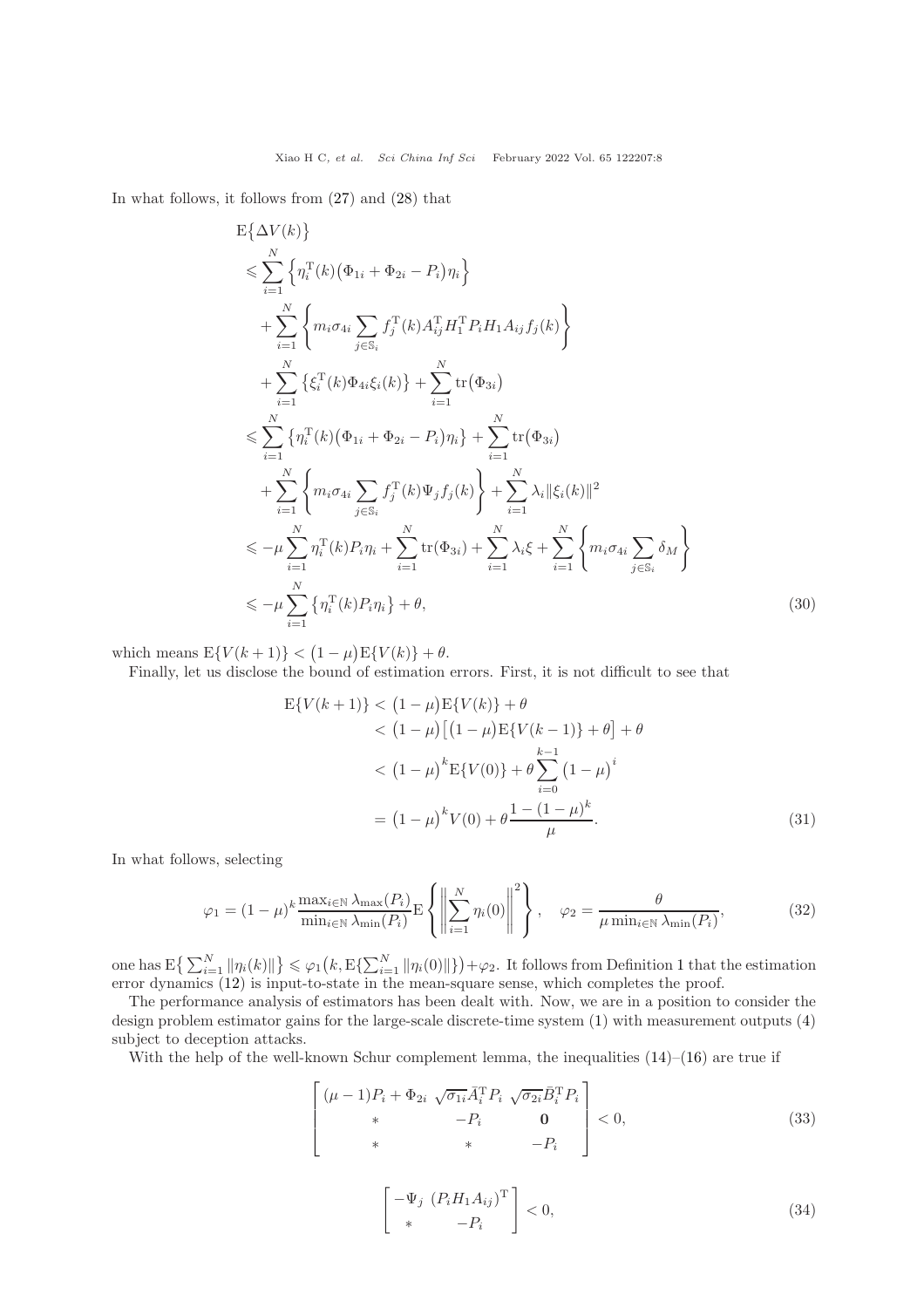$$
\begin{bmatrix} -\lambda_i I & \sqrt{\sigma_{5i}} (P_i H_1 K_i)^{\mathrm{T}} \\ * & -P_i \end{bmatrix} < 0.
$$
 (35)

Selecting  $P_i = \text{diag}\{P_{1i}, P_{2i}\}\$  and executing the variable substitution  $W_i = P_{2i}K_i$ , one can easily access to the following theorem.

<span id="page-8-0"></span>Theorem 2. Consider the large-scale discrete-time system [\(1\)](#page-2-0) with measurement outputs [\(4\)](#page-2-1) subject to deception attacks. For the given scalars  $\delta_m$ ,  $\delta_M$ ,  $\bar{\beta}_i$   $(i \in \mathcal{V})$ ,  $a, b_i, \varepsilon_s > 0$   $(s = 1, 2, ..., 7)$  and  $0 < \mu < 1$ if there exist positive-definite matrices  $P_{1i}$  and  $P_{2i}$ , matrices  $W_i$ , and positive scalars  $\lambda_i$  for  $i \in V$  such that the following inequalities:

$$
\begin{bmatrix}\n(\mu - 1)P_i + \Phi_{2i} & \Gamma_{i,1} & \Gamma_{i,2} \\
\ast & -P_i & \mathbf{0} \\
\ast & \mathbf{0} & -P_i\n\end{bmatrix} < 0,\n\tag{36}
$$

<span id="page-8-1"></span>
$$
\begin{bmatrix} -\lambda_i I & \mathbf{0} & \sqrt{\sigma_{5i}} W_i^{\mathrm{T}} \\ * & P_{1i} & \mathbf{0} \\ * & \mathbf{0} & P_{2i} \end{bmatrix} < 0, \tag{37}
$$

<span id="page-8-2"></span>
$$
\begin{bmatrix} -\Psi_j & (P_i H_1 A_{ij})^T \\ * & -P_i \end{bmatrix} < 0 \tag{38}
$$

with

$$
\Gamma_{i,2} = \begin{bmatrix} \mathbf{0} & \sqrt{\sigma_{2i}} C_i^{\mathrm{T}} W_i^{\mathrm{T}} \\ \mathbf{0} & \mathbf{0} \end{bmatrix}, \quad \Gamma_{i,1} = \begin{bmatrix} \sqrt{\sigma_{1i}} A_i^{\mathrm{T}} P_{1i} & \sqrt{\sigma_{1i}} \overline{\beta}_i C_i^{\mathrm{T}} W_i^{\mathrm{T}} \\ \mathbf{0} & \sqrt{\sigma_{1i}} A_i^{\mathrm{T}} P_{2i} - \sqrt{\sigma_{1i}} C_i^{\mathrm{T}} W_i^{\mathrm{T}} \end{bmatrix}
$$

hold for all  $i, j \in V$ , the estimation error dynamics [\(12\)](#page-4-1) with the adaptive event-triggered transmission scheme [\(6\)](#page-3-2)–[\(9\)](#page-3-0) and the gain parameters  $K_i = P_{2i}^{-1} W_i$  is input-to-state stable in the mean-square sense. Furthermore, the upper bound of estimation error is obtained via [\(17\)](#page-5-2).

Finally, the developed result can be easily degenerated into the case without deception attacks, and the corresponding result can be easily obtained by setting  $\bar{\beta}_i = 0$  and  $\xi = 0$ .

Corollary 1. Consider the large-scale discrete-time system [\(1\)](#page-2-0) without deception attacks. For given scalars  $\delta_m$ ,  $\delta_M$ ,  $a$ ,  $b_i$ ,  $\varsigma_s > 0$  ( $s = 1, 2, 3$ ) and  $0 < \mu_1 < 1$  if there exist positive-definite matrices  $\bar{P}_i$ , matrices  $\overline{Q}_i$  for  $i \in \mathcal{V}$  such that the following inequalities:

$$
\begin{bmatrix}\n(\mu_1 - 1)\bar{P}_i + \varsigma_1 \bar{\Phi}_{2i} & \sqrt{\varsigma_2} (A_i^{\mathrm{T}} \bar{P}_i^{\mathrm{T}} - C_i^{\mathrm{T}} \bar{Q}_i^{\mathrm{T}}) \\
\ast & -\bar{P}_i\n\end{bmatrix} < 0,\n\tag{39}
$$

$$
\begin{bmatrix} -\Psi_j & (\bar{P}_i A_{ij})^{\mathrm{T}} \\ * & -P_i \end{bmatrix} < 0
$$
\n(40)

hold for all  $i, j \in V$  where  $\varsigma_1 = (1 + \varrho_1^{-1} + \varrho_3)$ ,  $\varsigma_2 = \sqrt{1 + \varrho_1 + \varrho_2}$  and  $\bar{\Phi}_{2i} = m_j \sum_{j \in S_i} A_{ji}^T \bar{P}_i A_{ji}$ , the estimation error dynamics [\(12\)](#page-4-1) with the adaptive event-triggered transmission scheme  $(6)-(9)$  $(6)-(9)$  and the gain parameters  $K_i = \bar{P}_i^{-1} \bar{Q}_i$  is input-to-state stable in the mean-square sense. Furthermore, the upper bound of estimation error is  $\theta_1(\mu_1 \min_{i \in \mathbb{N}} \lambda_{\min}(\bar{P}_i))^{-1}$  with  $\varsigma_3 = t_{1i}(1 + \varrho_2^{-1} + \varrho_3^{-1})$  and

$$
\theta_1 = \sum_{i=1}^N \text{tr} (B_i^{\text{T}} \bar{P}_i B_i R_{i,k} + D_i^{\text{T}} K_i^{\text{T}} \bar{P}_i K_i D_i Q_{i,k}) + \sum_{i=1}^N \left\{ \varsigma_3 \sum_{j \in \mathbb{S}_i} \delta_M \right\}.
$$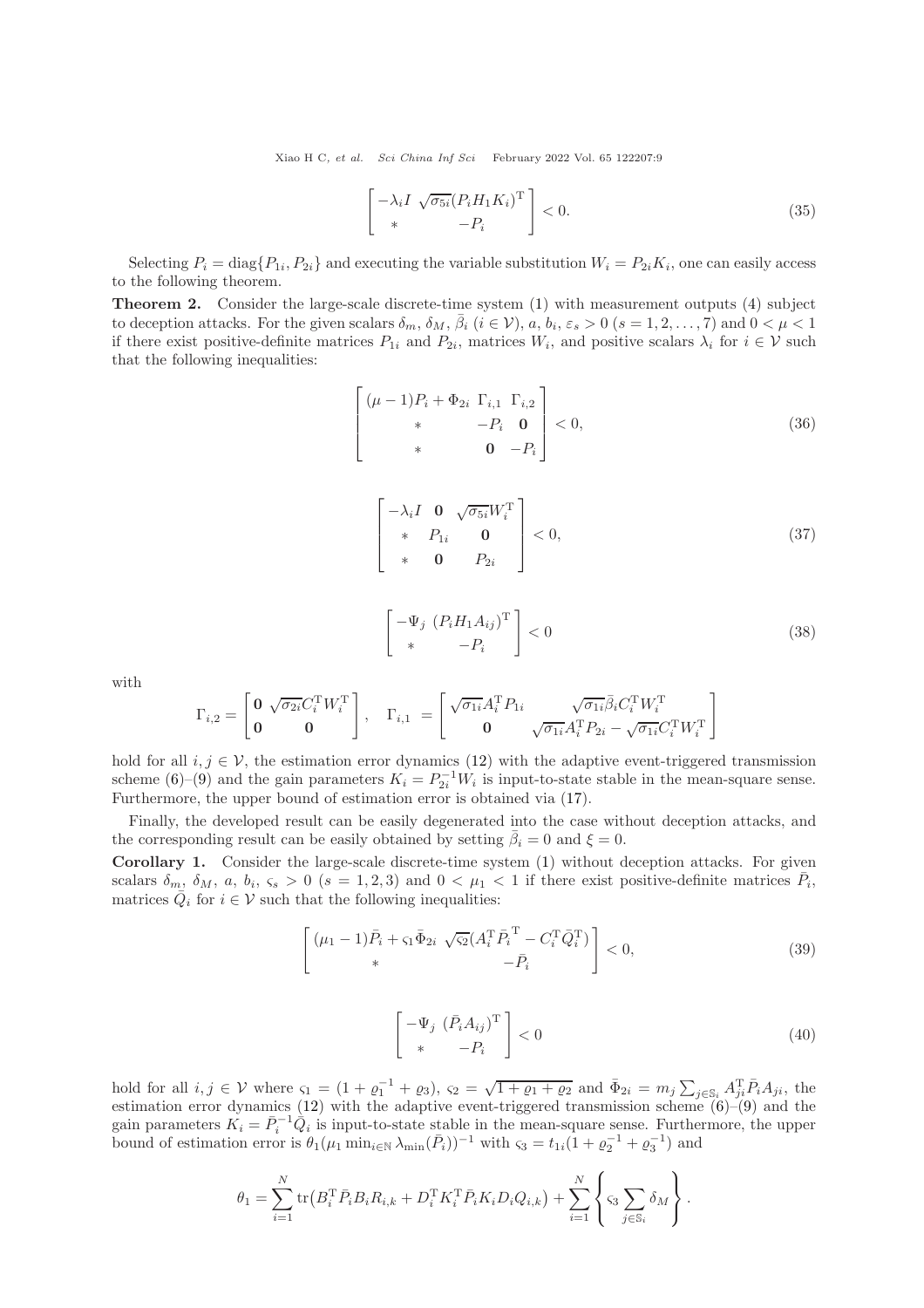Remark 2. In Theorem [2,](#page-8-0) the state estimation issue has been addressed for large-scale discrete-time systems [\(1\)](#page-2-0) with measurement outputs [\(4\)](#page-2-1) subject to deception attacks. Some elaborate operations on coupling terms have been implemented to realize the scalability of the developed method. In other words, the calculation burden cannot be increased as the increasing number of subsystems, which has been verified via the developed theorem. Specifically, the developed inequality conditions only depend on the parameters of the subsystem itself and the coupling parameters, instead of the global parameters. On the other hand, the estimation error dynamics is essentially a switching system governed by a set of stochastic switching signals  $\beta_i(k)$ . Usually, the observability of switching systems can be regarded as joint observability, which is jointly determined by that of all subsystems combined with the switching feature. Note that the observability of addressed systems in this paper could not be guaranteed owing to deception attacks. Furthermore, the accurate range of the allowable probability of randomly occurring deception attacks cannot be easily obtained owing mainly to the complexity of the addressed problem. Assuming that the occurring probabilities are the same for all subsystems (denoted as  $\bar{\beta}_i = \bar{\beta}$  for  $i \in \mathcal{V}$ ), the linear search approach (starting from  $\beta = 0$ ) can be utilized to maximize the occurring probability of deception attacks under the case of guaranteeing the solvability of the proposed matrix inequalities.

## 4 Illustrative example

In this section, a simulation example is presented to illustrate the effectiveness of the proposed state estimation algorithm for discrete-time large-scale systems. The test system employed in this paper is a power system consisting of four coupled power generation areas, which is a test benchmark proposed in the Hycon2 Project [\[35\]](#page-15-9). The system parameters and their physical connection are the same with the ones in the scenario 1 in [\[29,](#page-15-4)[35\]](#page-15-9). Specifically, the physical connections are  $(1, 2)$ ,  $(2, 1)$ ,  $(2, 3)$ ,  $(3, 2)$ ,  $(3, 4)$ and (4, 3), and the corresponding system structure is shown in Figure [1.](#page-10-0) The dynamics of each power generation area is modeled by the following linear continuous-time model:

$$
\dot{x}_i(t) = A_i x_i(t) + \sum_{j \in \mathbb{S}_i} A_{ij} x_i(t) + B'_i u_i + L'_i \Delta P_{L_i}
$$
\n(41)

with the subsystem state  $x_i = (\Delta \theta_i \ \Delta \omega_i \ \Delta P_{m_i} \ \Delta P_{v_i})^T$  where  $\Delta \theta_i$  stands for the deviation of the angular displacement of the rotor with respect to the stationary reference axis on the stator,  $\Delta w_i$  means the speed deviation of the rotating mass,  $\Delta P_{m_i}$  reflects the deviation of the mechanical power and  $\Delta P_{v_i}$ is the deviation of the steam valve position.  $u_i$  is the control input and  $\Delta P_{L_i}$  is the local power load. The system parameters are given as follows:

$$
A_{i} = \begin{bmatrix} 0 & 1 & 0 & 0 \\ -\frac{\sum_{j \in \mathbb{S}_{i}} P_{ij}}{2H_{i}} & -\frac{D_{i}}{2H_{i}} & \frac{1}{2H_{i}} & 0 \\ 0 & 0 & -\frac{1}{T_{t_{i}}} & \frac{1}{T_{t_{i}}} \\ 0 & -\frac{1}{R_{i}T_{g_{i}}} & 0 & -\frac{1}{T_{g_{i}}} \end{bmatrix}, \quad A_{ij} = \begin{bmatrix} 0 & 0 & 0 & 0 \\ \frac{P_{ij}}{2H_{i}} & 0 & 0 & 0 \\ 0 & 0 & 0 & 0 \\ 0 & 0 & 0 & 0 \end{bmatrix}, \quad C_{1} = \begin{bmatrix} 1 & 0.25 & 0 & 0.6 \\ 0.5 & 1 & 0.2 & 0.3 \\ 0.2 & 0 & 1 & 0.5 \end{bmatrix},
$$
  

$$
\begin{bmatrix} 1 & 0.2 & 0 & 0.6 \end{bmatrix}
$$

$$
C_2 = \begin{bmatrix} 1 & 0.2 & 0 & 0.6 \\ 0.5 & 1 & 0 & 0.3 \\ 0.2 & 0 & 1 & 0.5 \end{bmatrix}, \quad C_3 = C_4 = \begin{bmatrix} 1 & 0 & 0 & 0.6 \\ 0 & 1 & 0 & 0.3 \\ 0 & 0 & 1 & 0.5 \end{bmatrix}, \quad L'_i = \begin{bmatrix} 0 \\ -\frac{1}{2H_i} \\ 0 \\ 0 \end{bmatrix}, \quad B'_i = \begin{bmatrix} 0 \\ 0 \\ 0 \\ \frac{1}{T_{g_i}} \end{bmatrix}.
$$

Then, the definitions of system variables are the same with the ones in [\[29\]](#page-15-4). The exploited values of model parameters are given in Table [1](#page-10-1) and the slopes of the power angle curves are  $P_{12} = P_{21} = 4$  and  $P_{23} = P_{32} = P_{34} = P_{43} = 2$ . The values of other parameters, except the parameter  $H_2$ , are the same with the ones in [\[29\]](#page-15-4). Finally, its corresponding discrete-time model can be easily obtained by selecting the sampling period  $T = 1$  s.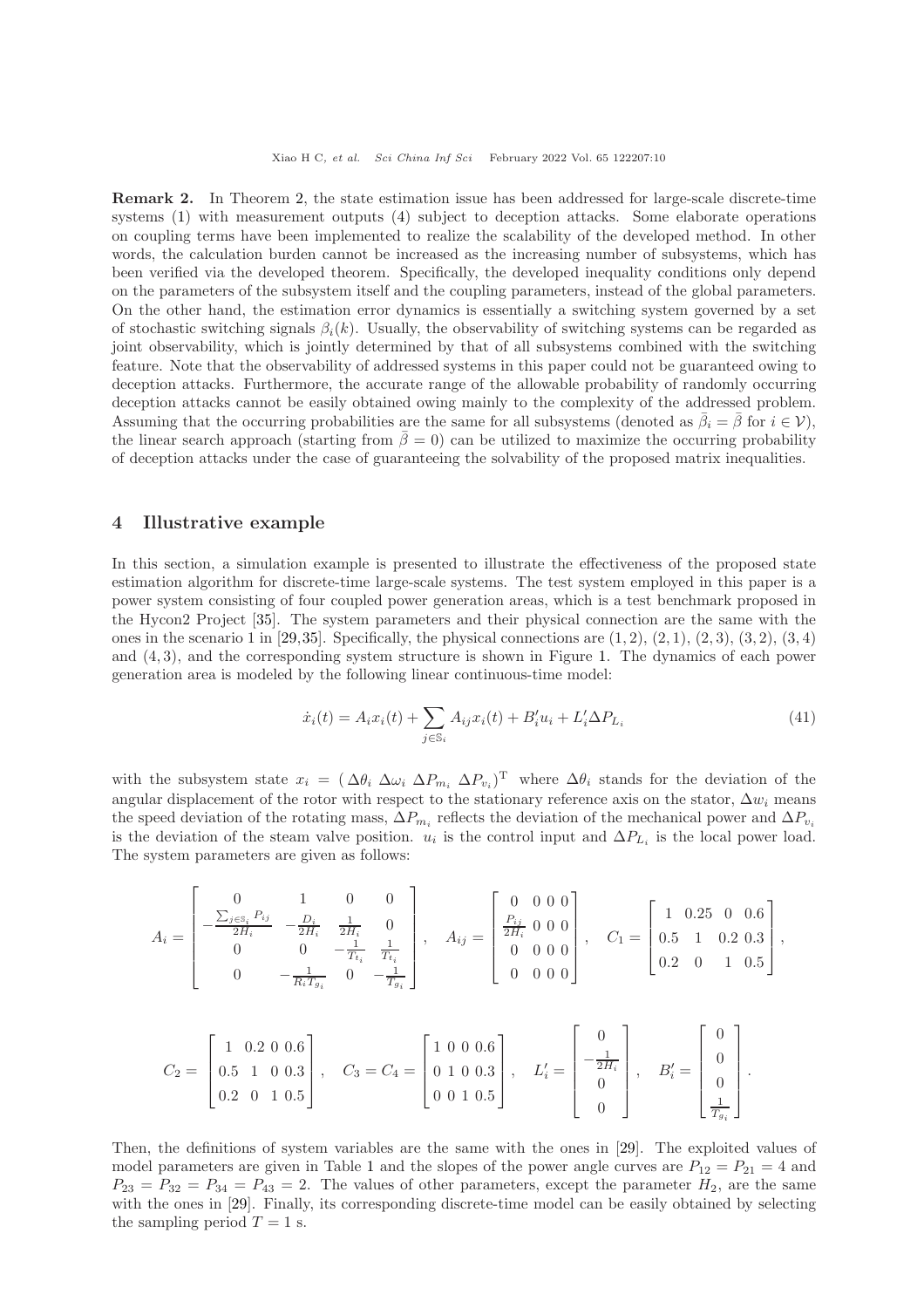<span id="page-10-0"></span>

Figure 1 (Color online) Framework of distributed estimation for power systems.

| Table 1 | Parameter values |  |
|---------|------------------|--|
|         |                  |  |

<span id="page-10-1"></span>

|        | $T_t$ | $1g_i$ | $R_i$  | H <sub>i</sub> | $\n  D$ |
|--------|-------|--------|--------|----------------|---------|
| Area 1 | 0.65  | 0.1    | 0.05   | 12             | 0.7     |
| Area 2 | 0.4   | 0.1    | 0.0625 |                | 0.8     |
| Area 3 | 0.3   | 0.1    | 0.08   |                | 0.9     |
| Area 4 | 0.6   | 0.1    | 0.08   |                | 0.7     |

#### 4.1 Simulation test

For the purpose of simulation, the initial values are selected as follows:

$$
x_{1,0} = [1.39, 1.62, 1.28, 1.39]^T
$$
,  $x_{2,0} = [1.09, 1.19, 1.81, 1.29]^T$ ,  
\n $x_{3,0} = [1.18, 2.79, 2.82, 1.58]^T$ ,  $x_{4,0} = [1.29, 1.31, 1.09, 1.42]^T$ 

for each subsystem and  $\hat{x}_{1,0} = \hat{x}_{2,0} = \hat{x}_{3,0} = \hat{x}_{4,0} = 0$  for each sub-estimator. The occurring probabilities of deception attacks are supposed to be  $\bar{\beta}_1 = 0.15$ ,  $\bar{\beta}_2 = 0.12$ ,  $\bar{\beta}_3 = 0.11$  as well as  $\bar{\beta}_4 = 0.13$  and then the malicious signals are selected as  $\xi_1(k) = [0.02 \sin(k), 0.01, 0.02]^T$ ,  $\xi_2(k) = [0.2 \sin(k), 0.2, 0.2]^T$ ,  $\xi_3(k) = [0.2, 0.2 \sin(k), 0.2]^T$ , and  $\xi_4(k) = [0.1, 0.1, 0.2 \sin(k)]^T$ . Then, the covariance matrices of Gaussian noise sequences  $\omega_i(k)$  and  $v_i(k)$  are selected as  $Q_{1,k} = Q_{3,k} = Q_{4,k} = 0.01I$ ,  $Q_{2,k} = 0.02I$  and  $R_{1,k} = R_{3,k} = R_{4,k} = 0.01I$ ,  $R_{2,k} = 0.02I$ . The adaptive event-triggered thresholds and the adjustable parameters are given as  $\delta_M = 0.3$ ,  $\delta_m = 0.15$ ,  $a = 0.25$ ,  $b_1 = 0.57$ ,  $b_2 = 0.59$ ,  $b_3 = 0.8$  and  $b_4 = 1.1$ . Furthermore, the event-triggered weight matrices are given as  $\Psi_1 = 0.31I$ ,  $\Psi_2 = 0.25I$ ,  $\Psi_3 = 0.26I$  and  $\Psi_4 = 0.26I$ .

According to the conditions " $\Phi_{1i} + \Phi_{2i} + (\mu - 1)P_i < 0$ " and " $\Phi_{4i} < \lambda_i I$ " in Theorem [1,](#page-4-6) we can find that the predetermined parameters  $\varepsilon_i > 0$  and  $0 < \mu < 1$  should guarantee the solvability of the developed matrix inequalities as far as possible. Specificality,  $\varepsilon_1$ ,  $\varepsilon_2$ ,  $\varepsilon_3$  and  $\mu$  should be some small positive scalars. Without loss of generality, we adopt the parameters  $\varepsilon_1 = 0.1, \varepsilon_2 = 0.011, \varepsilon_3 = 0.25, \varepsilon_4 = \varepsilon_5 = \varepsilon_6 = 0.01$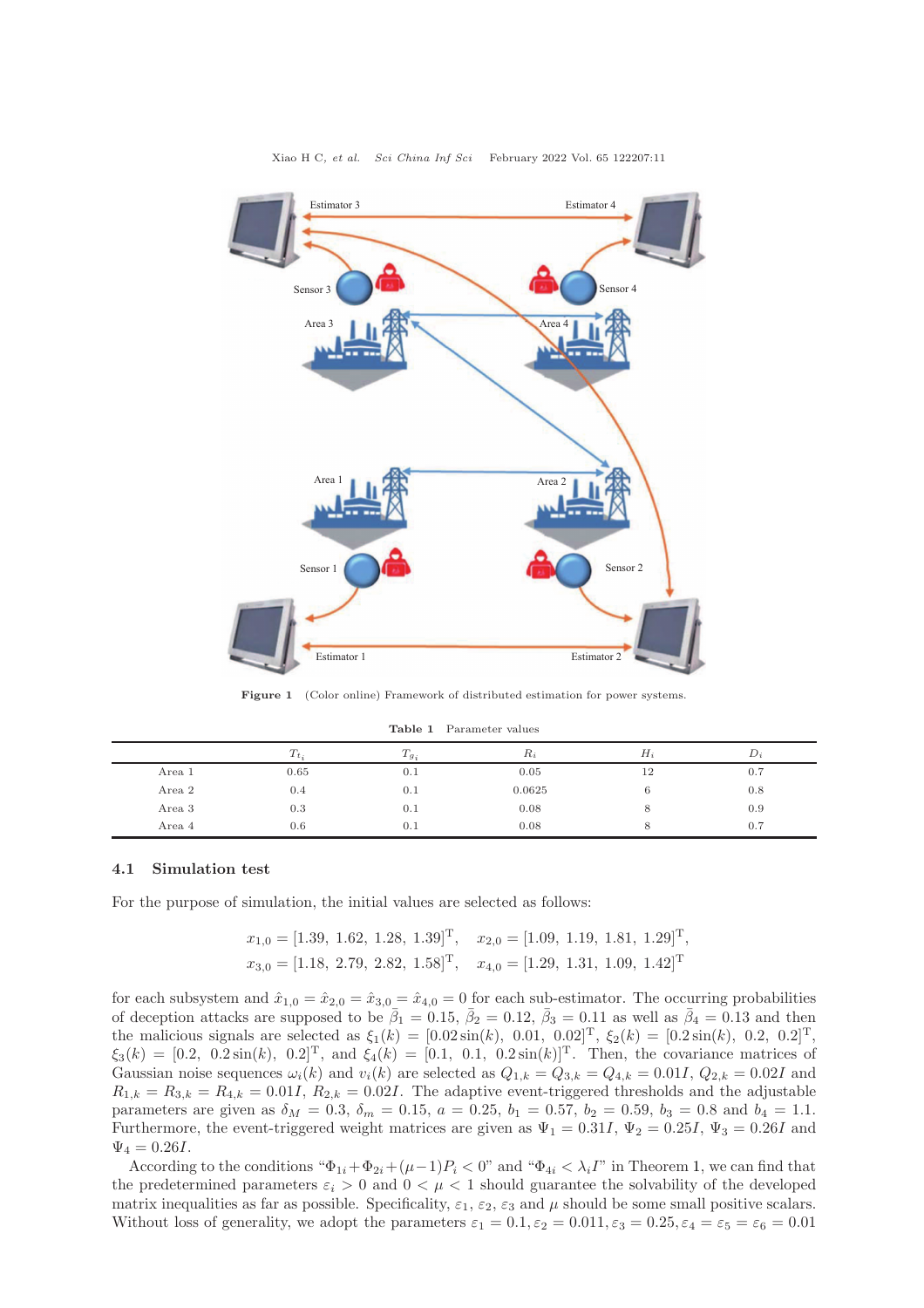<span id="page-11-0"></span>



Figure 2 (Color online) The state  $\Delta\theta_i$  and its estimate of each area.

Figure 3 (Color online) The state  $\Delta \omega_i$  and its estimate of each area.

and  $\mu = 0.001$ . Using the Matlab software with the well-known LMI toolbox, the desired estimator gains dependent on the solutions of [\(36\)](#page-8-1)–[\(38\)](#page-8-2) are

$$
K_1 = \begin{bmatrix} 0.0017 & -0.1015 & 0.0001 \\ -0.0010 & 0.0048 & -0.0011 \\ 0.1040 & -0.0773 & 0.0202 \\ 0.0199 & -0.1009 & 0.0229 \end{bmatrix}, \quad K_2 = \begin{bmatrix} -0.1803 & 0.4369 & -0.1373 \\ -0.1929 & 0.3784 & 0.0147 \\ 2.9090 & -8.6099 & 0.2736 \\ 3.1919 & -7.0826 & -0.1067 \\ 0.1067 \end{bmatrix},
$$

$$
K_3 = \begin{bmatrix} 0.2046 & 0.4617 & -0.1713 \\ -0.0511 & 0.3737 & -0.0302 \\ 0.6438 & -6.4158 & 0.6611 \\ 0.6621 & -5.2949 & 0.4645 \end{bmatrix}, \quad K_4 = \begin{bmatrix} 0.1241 & 0.2291 & -0.1093 \\ -0.0907 & 0.3312 & -0.0176 \\ 1.0930 & -5.4958 & 0.6227 \\ 1.9239 & -7.5287 & 0.4997 \end{bmatrix}.
$$

The simulation results are shown in Figures [2–](#page-11-0)[12.](#page-13-0) Specifically, Figures [2–](#page-11-0)[5](#page-12-0) respectively plot the trajectories of  $\Delta\theta_i$ ,  $\Delta w_i$ ,  $\Delta P_{m_i}$  and  $\Delta P_{v_i}$  and their estimates, and correspondingly, Figures [6](#page-12-1)[–9](#page-12-2) depict the evolution of estimation errors of each area. Furthermore, to reflect the influence from event-triggering protocols and deception attacks, the release time (i.e., the triggering instants) and the release intervals (i.e., the interval between the last triggering and current triggering instants) are, respectively, shown in Figure [10,](#page-13-1) and the instants of deception attacks are plotted in Figure [11.](#page-13-0) Compared to these three sets of figures, we can find that the bad fluctuations of state estimation mainly occur at the instants of deception attacks. Finally, the adaptive dynamics  $\delta_i(k)$  is shown in Figure [12,](#page-13-0) which clearly discloses that all  $\delta_i(k)$ are involved in the given range  $[\delta_m, \delta_M]$  and can be dynamically adjusted according to the real-time gap  $f_i(k)$ .

## 4.2 Comparison analysis

In this subsection, we will further verify the effectiveness of the developed event-triggered protocol. To this end, the performance comparison is performed to the proposed adaptive event-triggered scheme (denoted as AETM) with other communication schemes: (a) traditional event-triggering mechanisms with a fixed threshold (ETM-FT) and (b) periodic communication mechanisms (PCM). To be fair, the threshold in ETM-FT is chosen as the initial value  $\delta_i(0)$  (i.e.,  $\delta_m$ ). The experiment results are shown in Table [2.](#page-13-2) We can find from this table that all data in the whole simulation duration must be transmitted for the case under PCM, and the trigger number of our approach AETM is lower than that of ETM-FT, which means that the proposed adaptive scheme is definitely effective.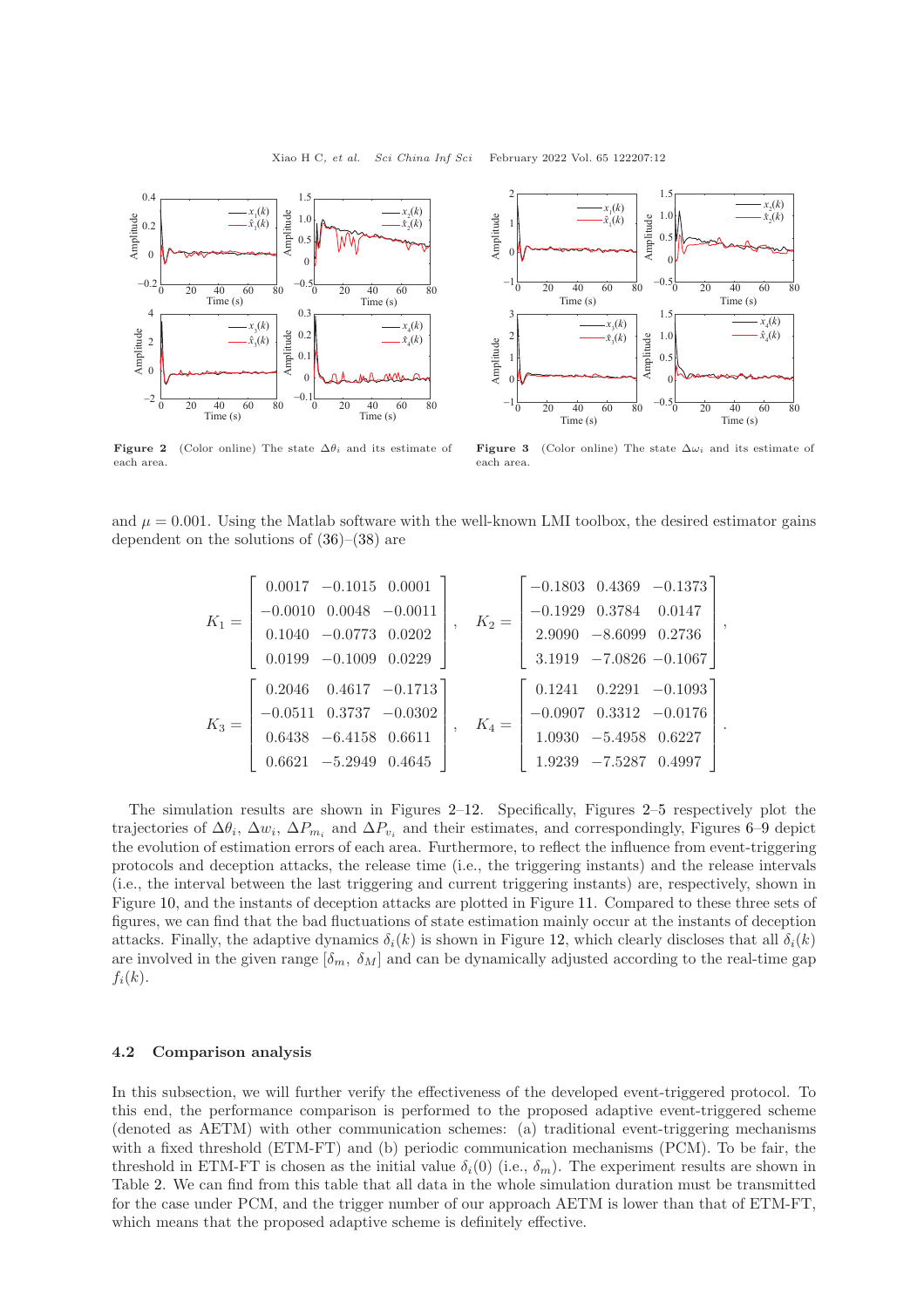<span id="page-12-0"></span>

**Figure 4** (Color online) The state  $\Delta P_{m_i}$  and its estimate of each area.

<span id="page-12-1"></span>

Figure 6 (Color online) The evolution of errors of  $\Delta \theta_i$ . Figure 7 (Color online) The evolution of errors of  $\Delta \omega_i$ .

<span id="page-12-2"></span>

**Figure 8** (Color online) The evolution of errors of  $\Delta P_{m_i}$ .



**Figure 5** (Color online) The state  $\Delta P_{v_i}$  and its estimate of each area.





**Figure 9** (Color online) The evolution of errors of  $\Delta P_{v_i}$ .

## 5 Conclusion

In this paper, we investigate the state estimation problem for large-scale discrete-time systems with measurements subject to deception attacks, which are described by a set of Bernoulli distributed random variables. To reduce the burden of information transmission, a new adaptive event-triggered scheme is designed to determine whether the estimated state is delivered or not. The adopted adaptive rule,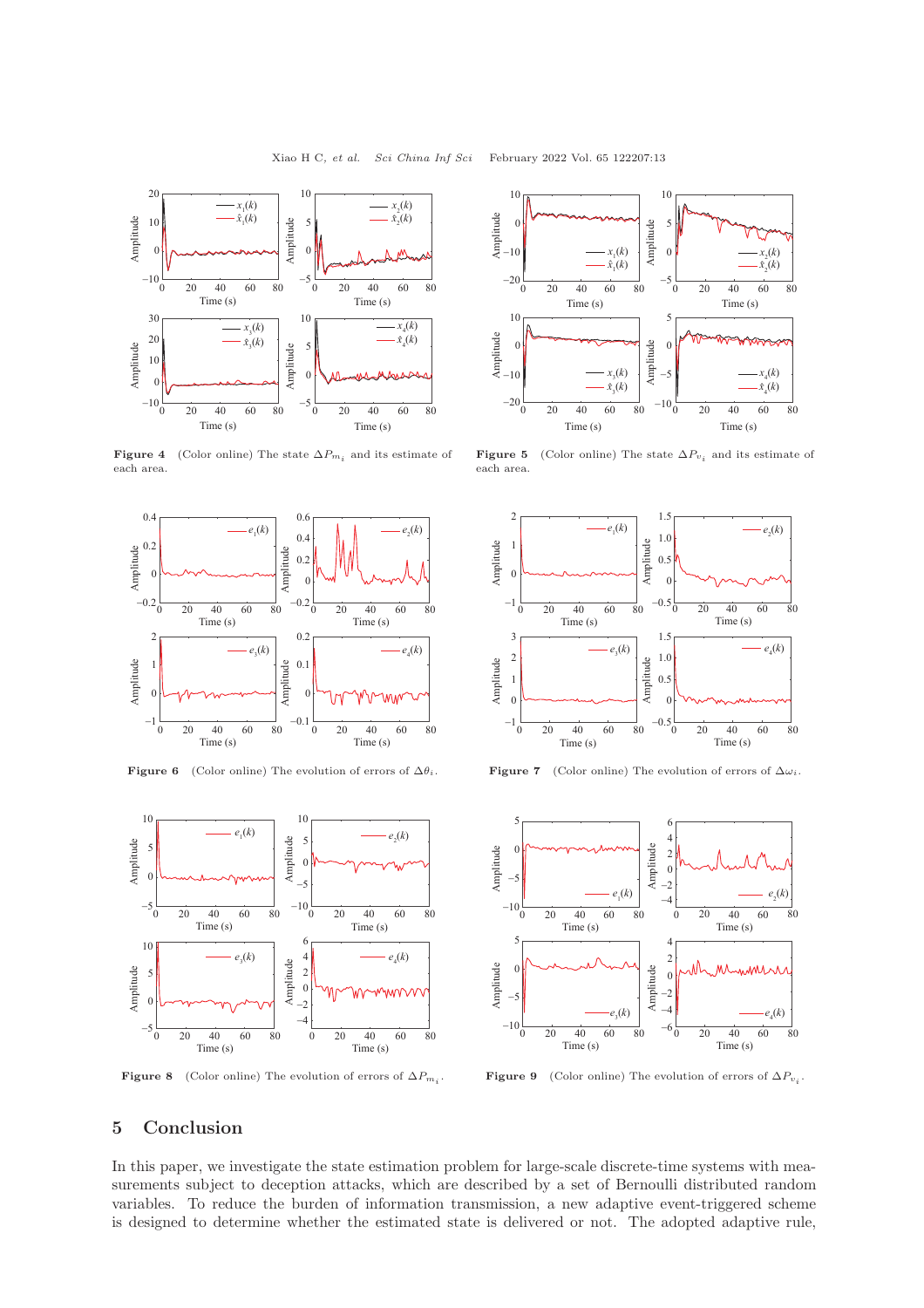<span id="page-13-1"></span>

Xiao H C, et al. Sci China Inf Sci February 2022 Vol. 65 122207:14

Figure 10 (Color online) Release instants and release intervals on (a) Area 1, (b) Area 2, (c) Area 3, (d) Area 4.

<span id="page-13-0"></span>





|  |  |  |  |  | <b>Table 2</b> The number of triggers under different communication mechanisms |  |
|--|--|--|--|--|--------------------------------------------------------------------------------|--|
|--|--|--|--|--|--------------------------------------------------------------------------------|--|

<span id="page-13-2"></span>

|        | Area 1 | Area 2         | Area 3 | Area 4 |  |
|--------|--------|----------------|--------|--------|--|
| PCM    | 80     | 80             | 80     | 80     |  |
| ETM-FT | 41     | 55             | 33     | 34     |  |
| AETM   | 24     | $\Omega$<br>υı | 18     | 20     |  |

dependent on four parameters, can adjust the threshold dynamically, thus governing the transmission frequency. Some sufficient conditions are derived to guarantee the input-to-state stability with the upper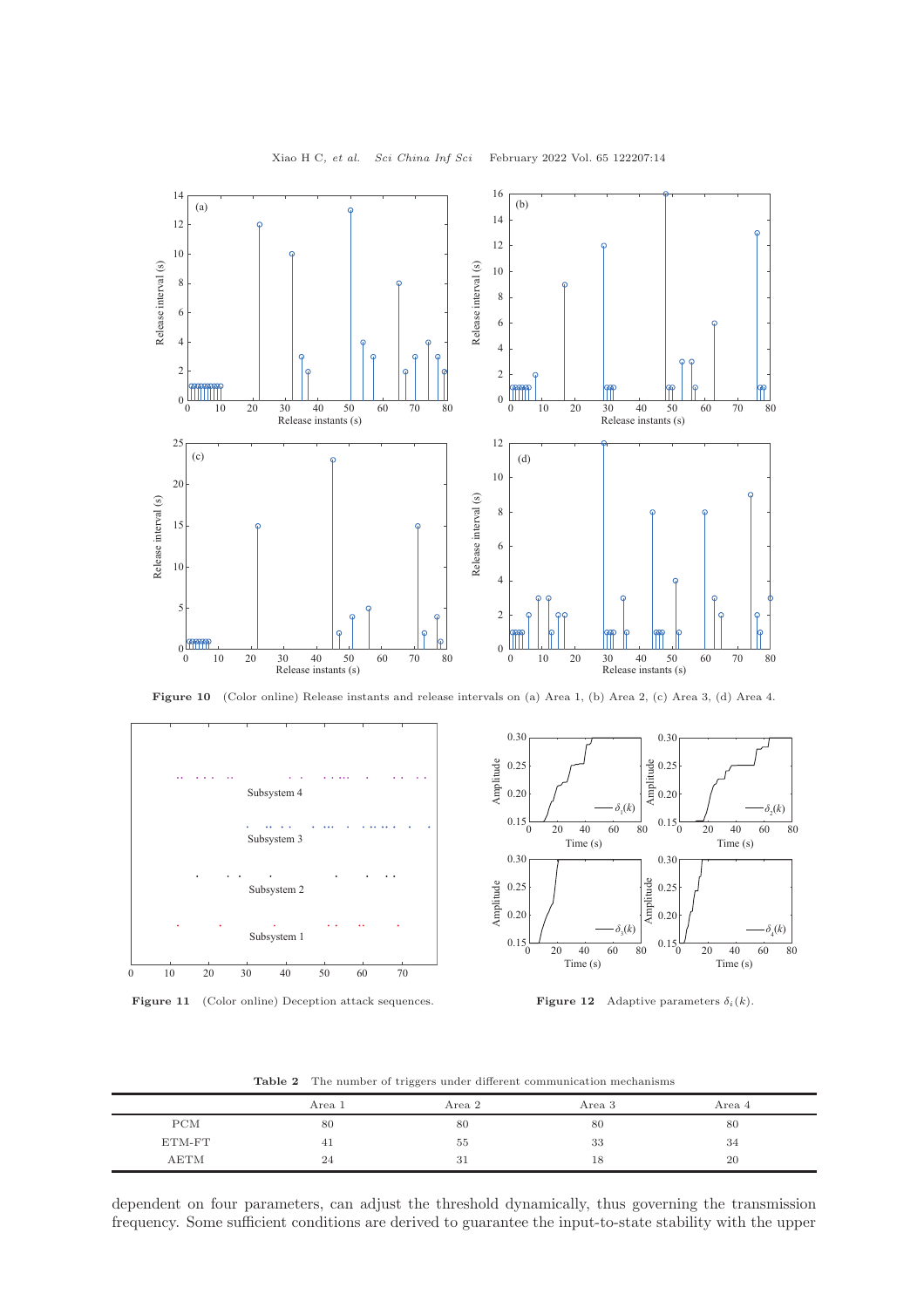bound of the estimation error dynamics. Furthermore, the desired estimator parameters are obtained via the solution of a set of matrix inequalities. The developed scheme depends on the local information of subsystems and thus satisfies the requirement of scalability. Finally, a simulation example on power systems is utilized to illustrate the usefulness and effectiveness of the proposed design scheme.

Acknowledgements This work was supported in part by National Natural Science Foundation of China (Grant Nos. 61973219, 61933007, 61873058) and Natural Science Foundation of Shanghai (Grant No. 18ZR1427000).

#### <span id="page-14-0"></span>References

- <span id="page-14-1"></span>1 Lin C, Wu G, Obaidat M S, et al. Clustering and splitting charging algorithms for large scaled wireless rechargeable sensor networks. [J Syst Software,](https://doi.org/10.1016/j.jss.2015.12.017) 2016, 113: 381–394
- 2 Ding D, Han Q L, Ge X, et al. Secure state estimation and control of cyber-physical systems: a survey. IEEE Trans Syst Man Cybern Syst, 2021, 51: 176–190
- <span id="page-14-2"></span>3 Ding D, Wang Z, Lam J, et al. Finite-horizon  $\mathcal{H}_{\infty}$  control for discrete time-varying systems with randomly occurring nonlinearities and fading measurements. [IEEE Trans Automat Contr,](https://doi.org/10.1109/TAC.2014.2380671) 2015, 60: 2488–2493
- <span id="page-14-3"></span>4 Li W, Jia Y, Du J. State estimation for stochastic complex networks with switching topology. [IEEE Trans Automat Contr,](https://doi.org/10.1109/TAC.2017.2649878) 2017, 62: 6377–6384
- <span id="page-14-4"></span>5 Haddad W, Chellaboina V, Nersesov S. Large-scale nonlinear dynamical systems: a vector dissipative systems approach. In: Proceedings of the 42nd IEEE Conference on Decision and Control, Maui, 2003. 5603–5608
- <span id="page-14-5"></span>6 Dashkovskiy S N, Rüffer B S, Wirth F R. Small gain theorems for large scale systems and construction of ISS Lyapunov functions. [SIAM J Control Optim,](https://doi.org/10.1137/090746483) 2010, 48: 4089–4118
- <span id="page-14-7"></span>7 Roshany-Yamchi S, Cychowski M, Negenborn R R, et al. Kalman filter-based distributed predictive control of large-scale multi-rate systems: application to power networks. [IEEE Trans Contr Syst Technol,](https://doi.org/10.1109/TCST.2011.2172444) 2013, 21: 27–39
- Zhang L, Zhang H, Ding X. Non-fragile  $H_{\infty}$  [filtering for large-scale power systems with sensor networks.](https://doi.org/10.1049/iet-gtd.2016.0988) IET Gener Transm Distrib, 2017, 11: 968–977
- <span id="page-14-6"></span>9 Xu B, Shi Z, Sun F, et al. Barrier Lyapunov function based learning control of hypersonic flight vehicle with AOA constraint and actuator faults. [IEEE Trans Cybern,](https://doi.org/10.1109/TCYB.2018.2794972) 2019, 49: 1047–1057
- <span id="page-14-8"></span>10 Xu B, Wang D, Zh[ang Y, et al. DOB-based neural control of flexible hypersonic flight vehicle considering wind effects.](https://doi.org/10.1109/TIE.2017.2703678) IEEE Trans Ind Electron, 2017, 64: 8676–8685
- <span id="page-14-9"></span>11 Han F, Wei G, Ding D, et al. Local condition based consensus filtering with stochastic nonlinearities and multiple missing measurements. [IEEE Trans Automat Contr,](https://doi.org/10.1109/TAC.2017.2689722) 2017, 62: 4784–4790
- 12 Zhang D, Shi P, Wang [Q G. Energy-efficient distributed control of large-scale systems: a switched system approach.](https://doi.org/10.1002/rnc.3494) Int J Robust Nonlin Control, 2016, 26: 3101–3117
- <span id="page-14-10"></span>13 Millán P, Orihuela L, Jurado I. Distributed agent-based control and estimation over unreliable networks for a class of nonlinear large-scale systems. [Int J Control,](https://doi.org/10.1080/00207179.2017.1365272) 2019, 92: 664–676
- <span id="page-14-11"></span>14 van Horssen E P, Weiland S. Synthesis of distributed robust  $H_{\infty}$  controllers for interconnected discrete time systems. IEEE Trans Control Netw Syst, 2016, 3: 286–295
- <span id="page-14-12"></span>15 Zou Y, Lam J, Niu Y, et al. Constrained predictive control synthesis for quantized systems with Markovian data loss. [Automatica,](https://doi.org/10.1016/j.automatica.2015.03.016) 2015, 55: 217–225
- <span id="page-14-13"></span>16 Zhu W, Zhou Q H, Wang D D, et al. Fully distributed consensus of second-order multi-agent systems using adaptive eventbased control. [Sci China Inf Sci,](https://doi.org/10.1007/s11432-018-9510-2) 2018, 61: 129201
- <span id="page-14-14"></span>17 Ding R, Hu W F, Yang Y H. Rotating consensus control of double-integrator multi-agent systems with event-based communication. [Sci China Inf Sci,](https://doi.org/10.1007/s11432-019-2692-9) 2020, 63: 150203
- <span id="page-14-15"></span>18 Mao J, Ding D, Wei G, et al. Networked recursive filtering for time-delayed nonlinear stochastic systems with uniform quantisation under round-robin protocol. [Int J Syst Sci,](https://doi.org/10.1080/00207721.2019.1586002) 2019, 50: 871–884
- <span id="page-14-16"></span>19 Zhang J, Peng C. Networked H<sup>∞</sup> filtering under a weighted TOD protocol. [Automatica,](https://doi.org/10.1016/j.automatica.2019.05.064) 2019, 107: 333–341
- <span id="page-14-17"></span>20 Ding D, Wang Z, Han Q L. A set-membership approach to event-triggered filtering for general nonlinear systems over sensor networks. [IEEE Trans Automat Contr,](https://doi.org/10.1109/TAC.2019.2934389) 2020, 65: 1792–1799
- <span id="page-14-18"></span>21 Chen W, Ding D, Dong H, et al. Finite-horizon  $H_{\infty}$  bipartite consensus control of cooperation-competition multiagent systems with round-robin protocols. [IEEE Trans Cybern,](https://doi.org/10.1109/TCYB.2020.2977468) 2021, 51: 3699–3709
- 22 Ding D, Wang Z, Shen B, et al. Event-triggered consensus control for discrete-time stochastic multi-agent systems: the input-to-state stability in probability. [Automatica,](https://doi.org/10.1016/j.automatica.2015.09.037) 2015, 62: 284–291
- <span id="page-14-20"></span><span id="page-14-19"></span>23 Peng C, Tian E, Zhang J, et al. Decentralized event-triggering communication scheme for large-scale systems under network environments. [Inf Sci,](https://doi.org/10.1016/j.ins.2015.06.036) 2017, 380: 132–144
- <span id="page-14-21"></span>24 Gu Z, Yue D, Tian E. On designing of an adaptive event-triggered communication scheme for nonlinear networked interconnected control systems. [Inf Sci,](https://doi.org/10.1016/j.ins.2017.09.005) 2018, 422: 257–270
- 25 Peng C, Yang M, Zhang J, et al. Network-based  $H_{\infty}$  control for T-S fuzzy systems with an adaptive event-triggered communication scheme. [Fuzzy Sets Syst,](https://doi.org/10.1016/j.fss.2016.12.011) 2017, 329: 61–76